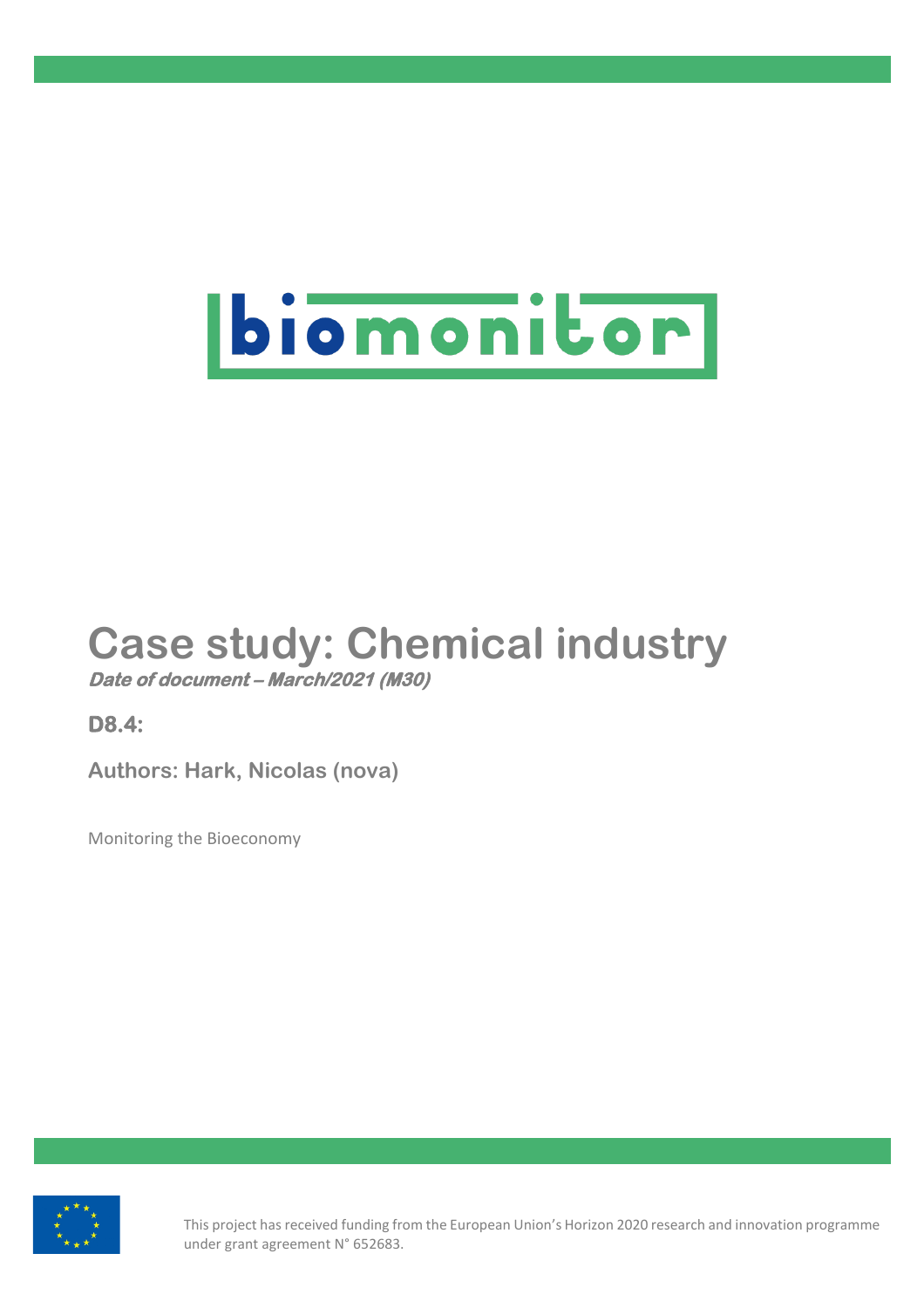#### Technical References

| <b>Project Acronym</b>     | <b>BIOMONITOR</b>                |
|----------------------------|----------------------------------|
| <b>Project Title</b>       | <b>Monitoring the Bioeconomy</b> |
|                            | Justus Wesseler                  |
| <b>Project Coordinator</b> | <b>Wageningen University</b>     |
|                            | justus.wesseler@wur.nl           |
| <b>Project Duration</b>    | June 2018 - May 2022 (48 months) |

| Deliverable No.                  | D8.4                                    |
|----------------------------------|-----------------------------------------|
| Dissemination level <sup>1</sup> |                                         |
| <b>Work Package</b>              | WP $8 - Case$ studies                   |
| <b>Task</b>                      | T 8.2.3 - Case study: Chemical industry |
| Lead beneficiary                 | nova Institut GmbH (nova)               |
| Contributing<br>beneficiary(ies) | 17 (NOVA)                               |
| Due date of<br>deliverable       | 31 March 2021                           |
| <b>Actual submission</b><br>date | 31 March 2011                           |

 $1$  PU = public

- PP = Restricted to other programme participants (including the Commission Services)
- RE = Restricted to a group specified by the consortium (including the Commission Services)
- CO = Confidential, only for members of the consortium (including the Commission Services)

| Document history |             |             |        |
|------------------|-------------|-------------|--------|
| $\vee$           | <b>Date</b> | Beneficiary | Author |
|                  |             |             |        |
|                  |             |             |        |
|                  |             |             |        |
|                  |             |             |        |
|                  |             |             |        |

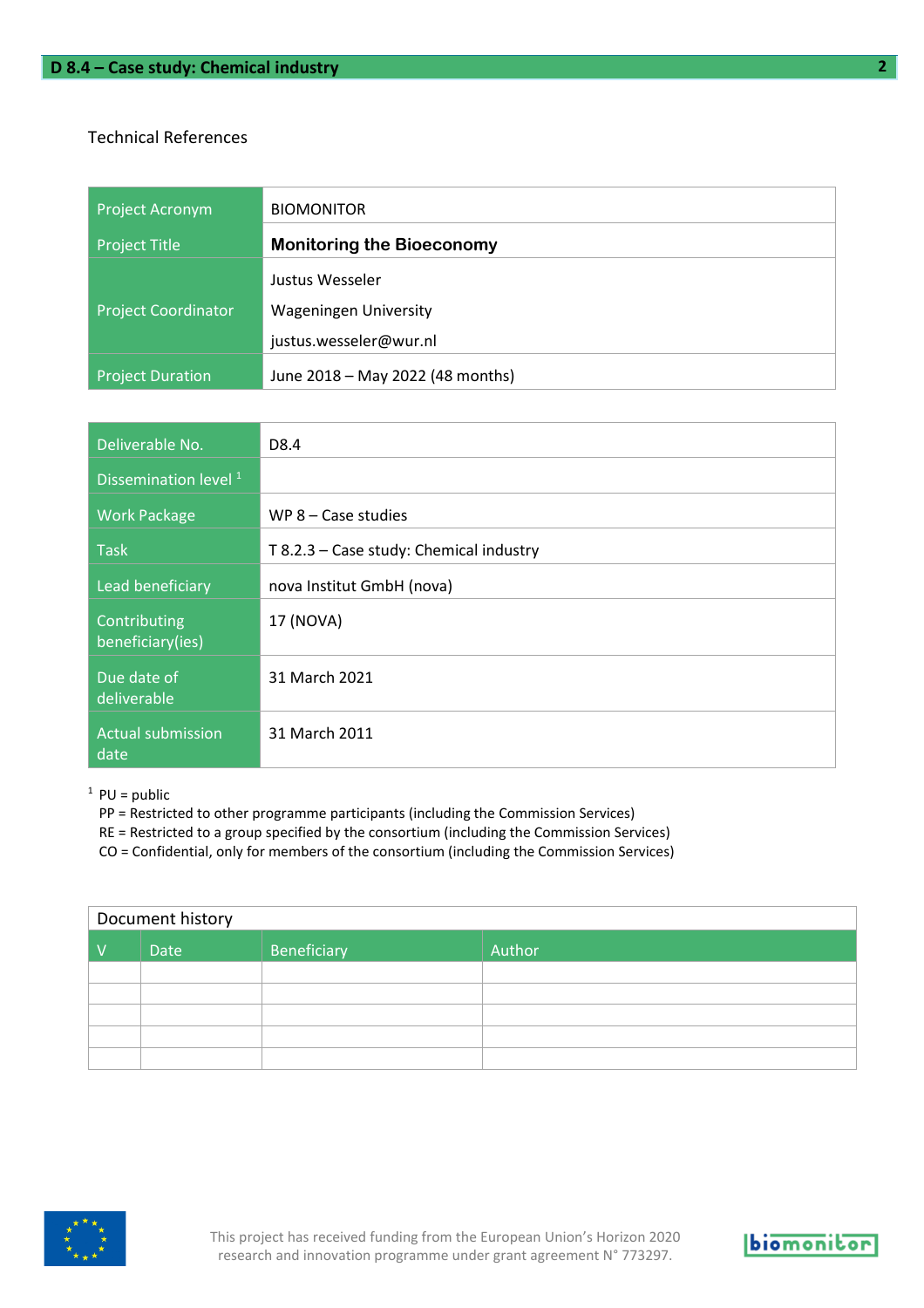## <span id="page-2-0"></span>**1 Summary**

This case study will focus on a selected part of the chemical industry and will apply the developed monitoring methodologies to assess the applicability to a diverse sector which consists of both mature and new industries using bio-based materials. Several socio-economic indicators will be tested in the course of the case study regarding feasibility, meaningfulness, data requirements and validity for monitoring the bioeconomy. To apply these indicators to the chosen sectors of the chemical industry, we have to collect and assess the required data. Therefore, several valid sources of information and data will be introduced and exploited in order to cover the various aspects of a heterogenous and hybrid sector that is the chemical industry. This data and the subsequently calculated indicators are then complemented and validated during expert interviews with stakeholders and experts from the chosen sectors. The strengths, weaknesses, barriers and opportunities of the methodology will be shown as a result of this analytical task. The outcome of this case study will support the work previously accomplished and yet to come in WP3 and provide valuable input for the proceeding of the work in WP3.



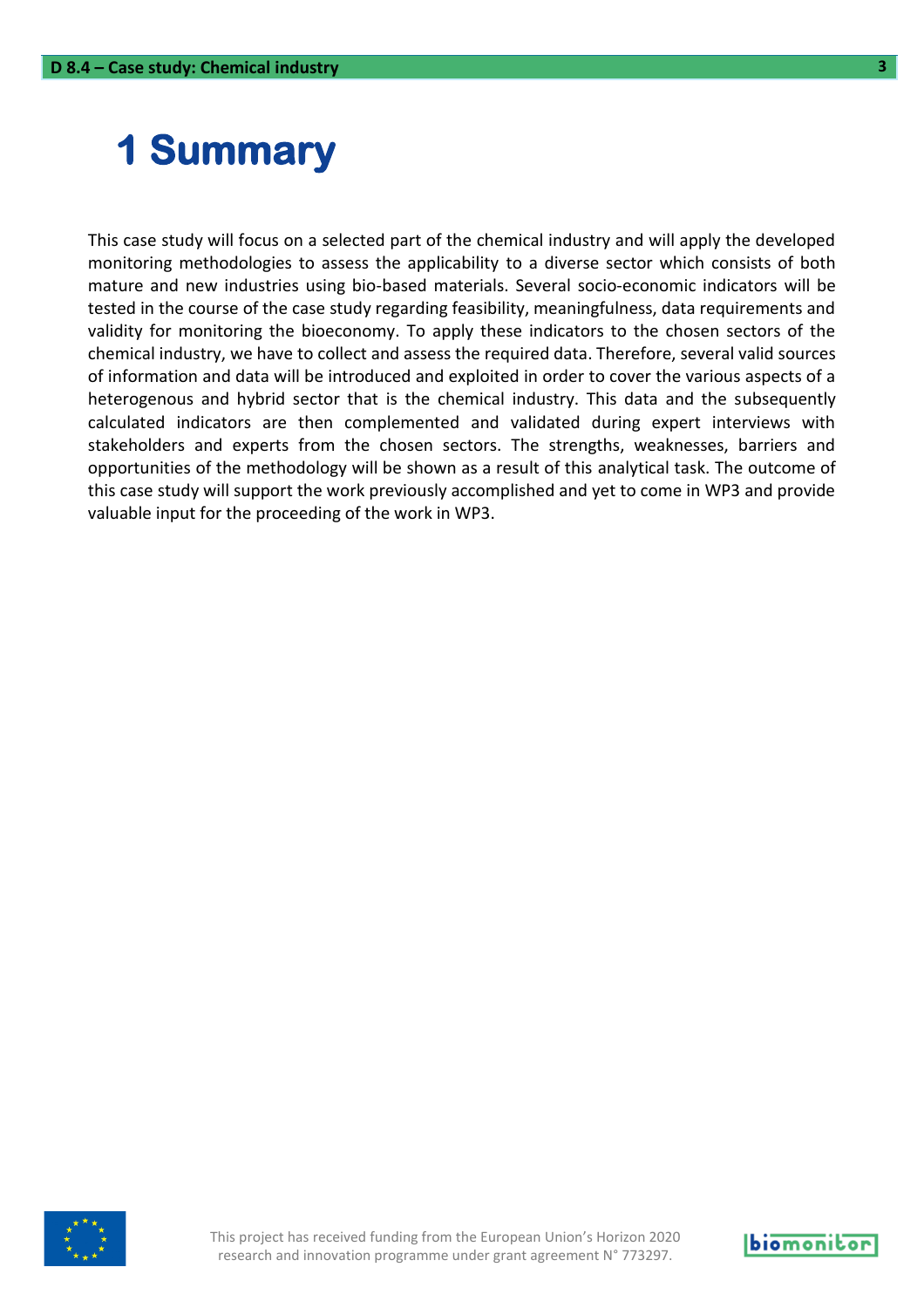### **Table of content**

| <b>SUMMARY</b><br>1                                                    | 3         |
|------------------------------------------------------------------------|-----------|
| <b>INTRODUCTION</b><br>2                                               | 5         |
| SCOPE AND GOAL OF THE CASE STUDY<br>3                                  | 6         |
| 3.1<br><b>METHODOLOGICAL SCOPE</b>                                     | 6         |
| 3.2<br><b>FIELD OF OBSERVATIONS</b>                                    | 7         |
| 3.2.1 LUBRICANTS                                                       | 7         |
| 3.2.2 POLYHYDROXYALKANOATES (PHAS)                                     | 8         |
| $3.3^{\circ}$<br><b>RESEARCH QUESTIONS</b>                             | 9         |
| <b>METHODOLOGY</b><br>4                                                | 10        |
| 4.1<br><b>INDICATORS</b>                                               | 10        |
| 4.1.1 PATENTS SUBMITTED                                                | 10        |
| 4.1.2 PRIVATE AND PUBLIC SECTOR BIOECONOMY INVESTMENTS IN R&D          | 10        |
| 4.1.3<br>TURNOVER AND VALUE-ADDED OF SECTORS                           | 10        |
| 4.1.4<br>SHARE OF SMES AND LARGE ENTERPRISES IN THE RESPECTIVE SECTORS | 11        |
| 4.1.5<br><b>BIO-MATERIAL REPLACING NON-RENEWABLE RESOURCES</b>         | 11        |
| 4.1.6 TERMS-OF-TRADE / EXPORT & IMPORT PRICES OF SECTORS               | 12        |
| 4.1.7<br>PEOPLE EMPLOYED BY THE SECTORS                                | 12        |
| 4.2<br>DATA SOURCES AND COLLECTION                                     | 12        |
| 4.2.1<br>STATISTICAL DATABASES                                         | 12        |
| 4.2.2 DESKTOP RESEARCH                                                 | 13        |
| 4.2.3<br><b>EXPERT INTERVIEWS</b>                                      | 13        |
| DATA REQUIREMENTS AND AVAILABILITY CHALLENGES<br>$\overline{5}$        | 15        |
| 5.1<br>DATA NEEDS OF THE INDICATORS                                    | 15        |
| 5.2<br>LEVEL OF DISAGGREGATION                                         | 17        |
| 5.3<br>DATA NOT COLLECTED BY ESTABLISHED INSTRUMENTS                   | 18        |
| <b>RESULTS OF INDICATOR ANALYSIS</b><br>6                              | 19        |
| 6.1<br><b>LUBRICANT INDUSTRY</b>                                       | 19        |
| 6.1.1<br><b>GENERAL PRODUCTION OVERVIEW</b>                            | 19        |
| 6.1.2<br><b>APPLICATION OF THE INDICATORS</b>                          | 20        |
| 6.1.3<br><b>FINDINGS OF THE ANALYSIS</b>                               | 23        |
| 6.1.4<br>EXPERT FEEDBACK ON PROCEDURE AND DERIVATIONS                  | 23        |
| <b>6.2 PHA INDUSTRY</b>                                                | 24        |
| 6.2.1<br><b>GENERAL PRODUCTION OVERVIEW</b>                            | 24        |
| 6.2.2<br>APPLICATION OF THE INDICATORS AND FINDINGS                    | 25        |
| 6.2.3<br>EXPERT FEEDBACK ON PROCEDURE AND DERIVATIONS                  | 26        |
| <b>CONCLUSIONS AND OUTLOOK</b><br>7                                    | <u>28</u> |

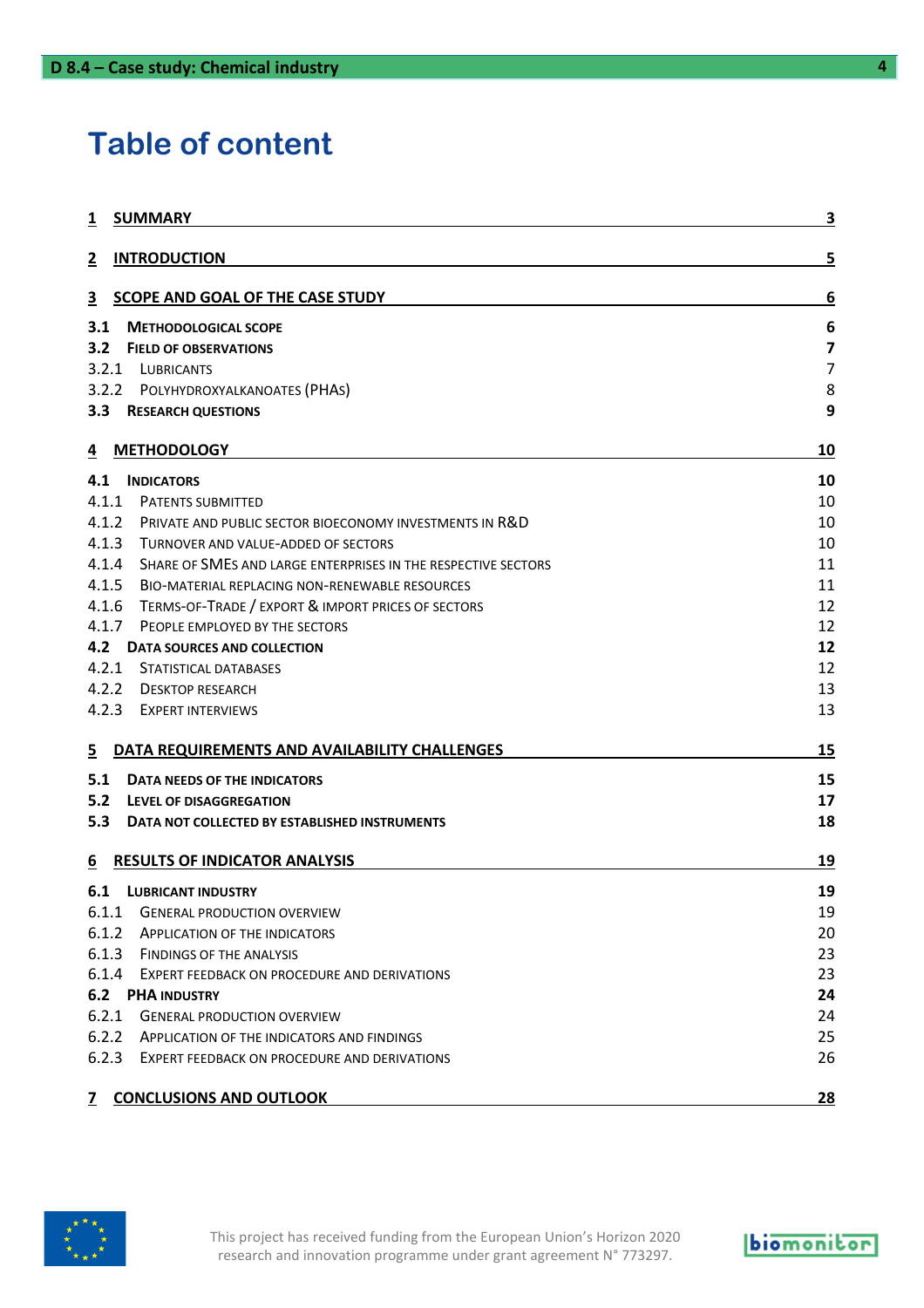## <span id="page-4-0"></span>**2 Introduction**

In today's data collection and monitoring frameworks of (socio-)economic data, there is no sufficient distinction between the conventional, fossil-based economy and its counterpart, the bioeconomy. Having a clear and meaningful overview of the bioeconomy in Europe is a critical step towards sustainability and environmental goals that already are or are becoming a great part of the focus of policy makers and regulatory instruments. The Horizon2020 project BioMonitor aims to provide mechanics and instruments to support a qualitative and quantitative monitoring of the bioeconomy, that is superior to the approaches so far.

Some of these core mechanics and methodologies will be tested and evaluated in this case study to point out valuable lessons learnt during the first parts of the project and also provide practical examples on how these methodologies can be applied fruitfully.

A great challenge when trying to distinguish between the fossil-based and bio-based economy are these sectors, that can neither be fully attributed towards the fossil-based economy nor the biobased economy. These hybrid sectors demand a broad set of methods and approaches to be split reputably into the two underlying sectors bio- and fossil-based.

One of these hybrid sectors, which also accounts for a great amount of value generated by manufacturing goods in the EU economy, is the chemical industry. This case study will focus on a selected part of the chemical industry in order to point out the challenges and barriers that exist, the learnings we achieved so far, and the opportunities the status quo in the EU already provides. We will apply the developed monitoring methodologies to assess the applicability on a diverse sector which consists of both mature and new industries using bio-based materials.



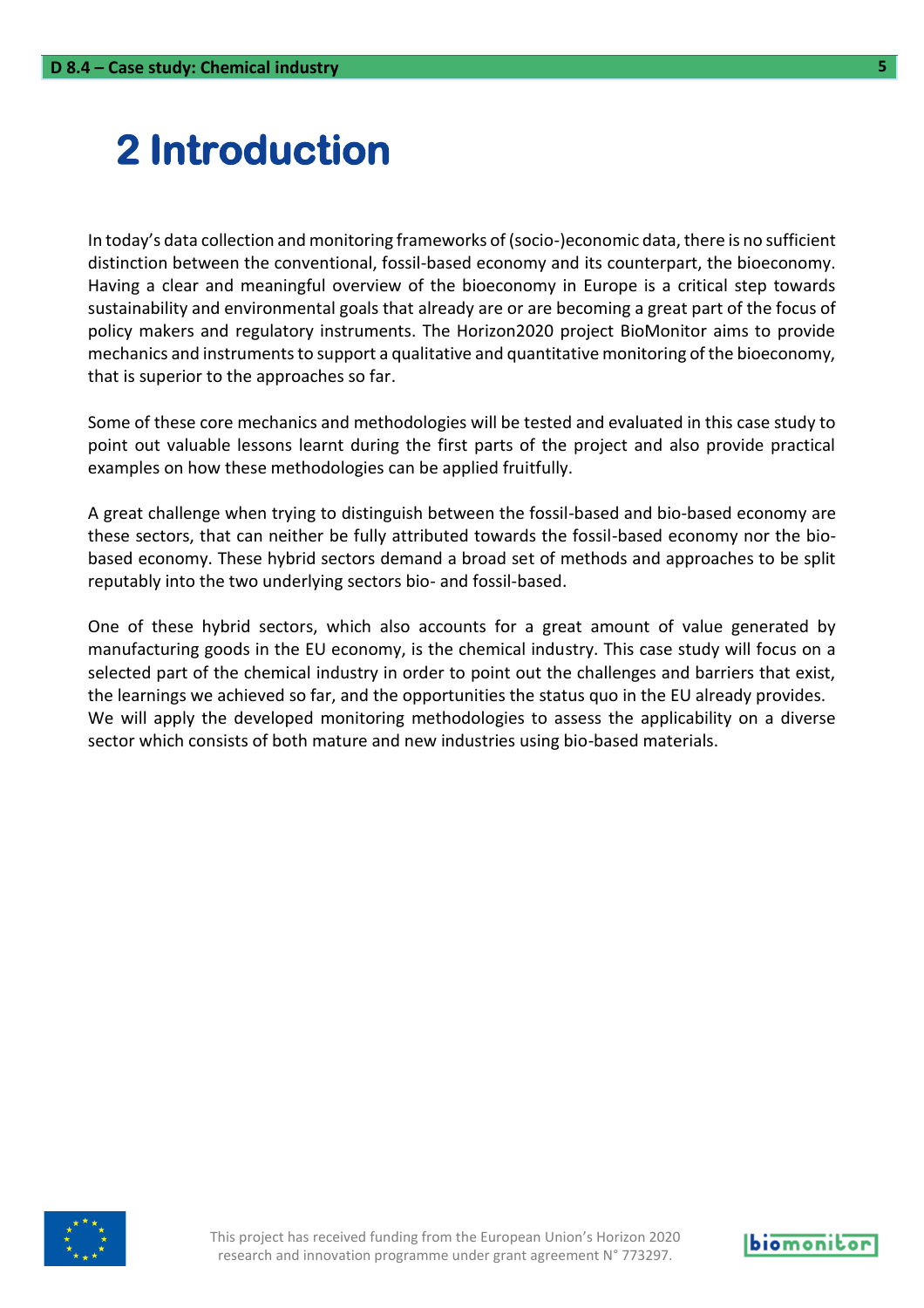## <span id="page-5-0"></span>**3 Scope and goal of the case study**

In order to usefully monitor and understandably display the collected data of the EU bioeconomy, indicators applying and processing the available data are necessary. Therefore, a set of indicators covering all relevant aspects of the bioeconomy has been developed in the early work packages WP 1, WP 2 and WP 3 of BioMonitor. These indicators aim to be meaningful for all relevant topics, that the bioeconomy touches, impacts and relies on. However, the data the indicators require to be calculated and expressed correctly are often of a very specific nature. The main challenges when working with the indicators are gathering the required data, pointing out issues of the available data, and identifying data gaps. Following these three challenges it is also important to provide helpful advice and learnings to simplify and improve the data collection methods in the long term.

### <span id="page-5-1"></span>**3.1 Methodological scope**

In general, this case study's aim is to test the data collection methods identified for the indicators regarding these likely challenges. In this process, the findings are verified with experts to receive feedback and subsequently apply this feedback to improve the process. Two aspects are critical to define the scope of the case study. On the one hand, there is the selection of indicators, that the methodology is tested on. On the other hand, specific cases, that fit the intentions and scope of the case study had to be identified.

This case study examines the previously developed monitoring methodology in the field of the chemical industry. nova Institute draws on a long and fruitful history researching and cooperating with the chemical industry. The experiences, information, networks, and overall expertise in this field are key components to thoroughly perform this case study.

As mentioned before, monitoring the bioeconomy with a broad set of indicators requires an even broader set of initial data, which is processed and interpreted by the indicators. The earlier work packages examine the data collection processes and reveal limitations of the prevalent data. Also, methodologies to overcome these data limitations have been developed and proposed. This case study aims to exemplarily test on a smaller set of indicators how feasible the quantification of these indicators turns out to be and how well these methodologies work in practice. The indicators to be tested in the case studies were previously identified and for the chemical industry case study the following socio-economic indicators were identified:

- 1. Patents submitted (number)
- 2. Private and public sector bioeconomy investments in R&D
- 3. Turnover and Value-added of sectors
- 4. Share of SMEs and high-tech companies in the respective sectors
- 5. Bio-material replacing non-renewable resources
- 6. Terms-of-Trade/export & import prices of sectors
- 7. Production/consumption of sector
- 8. People employed by the sectors



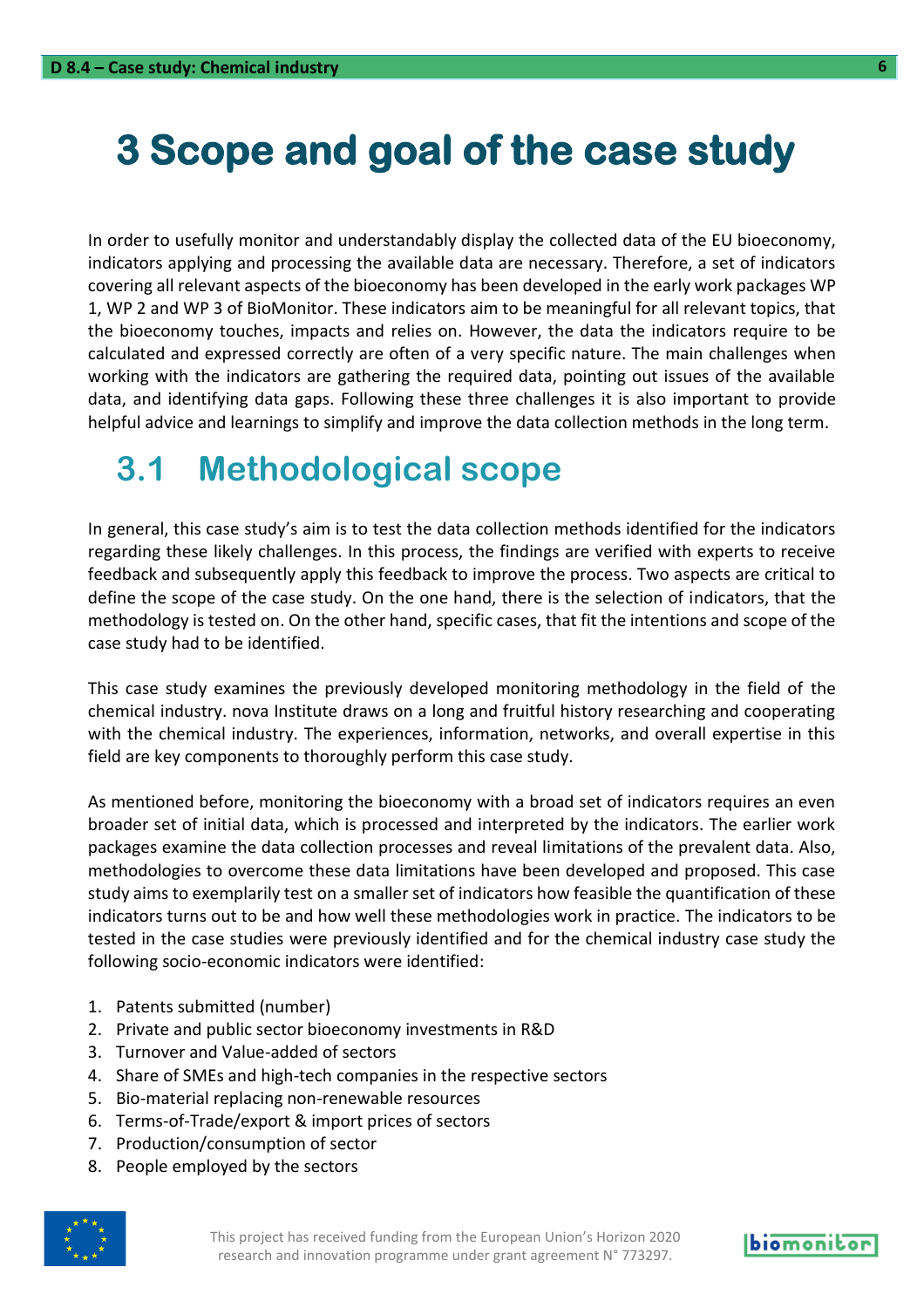These indicators cover a broad field of information, that they are able to display and process. Also, the nature of input data required to quantify the indicators is diverse and allows for testing different data sources regarding their viability.

### <span id="page-6-0"></span>**3.2 Field of observations**

The chemical sector is an interesting sector to look at when monitoring the bioeconomy. A significant part of the chemical industry consists of well-implemented products based on mature technologies, that are mostly based on fossil resources. However, the sector also contributes to the bioeconomy more and more. There are already bio-based building blocks and polymers produced at larger scale. Also, many innovative technologies are currently being developed or in the pilot and demonstration phase with clear intentions to scale up where possible. It is driven by innovation in many fields. It is a hybrid between fossil-based and bio-based production and processing large amounts of feedstock into products, generating great value. Especially for socio-economic indicators, with a focus of transformation and innovation, the chemical sector offers a well-founded frame to look at closer in this case study. Since the chemical industry is one of the most diverse industries with a product line up, that ranges from basic and intermediate products to high technology products in many fields of application, it is rather difficult to make absolute statements.

To condense the broad product line up of the chemical industry down to a selection, that expresses mature and well-implemented products and innovative and currently developing markets, two products have been identified for the case study.

#### <span id="page-6-1"></span>**3.2.1 Lubricants**

Firstly, the lubricant industry is a mature and well-implemented part of the chemical industry. While a large part of it is still based on fossil resources, a significant switch to bio-based resources has been observed lately. Lubricating products derived from bio-based resources and having a significant bio-based content were subsequently even allocated a newly implemented own code in the PRODCOM database. Lubricants are registered in PRODCOM with two specific codes:

- 1. **20.59.41.59**: Lubricants having a bio-based carbon content of at least 25 % by mass and which are biodegradable at a level of at least 60 %
- 2. **20**.**59.41.58**: Lubricating preparations obtained from petroleum or bituminous minerals […]

The main focus will be on the product code **20.59.41.59,** that isspecifically acknowledged as (partly) bio-based. Testing a product group with its own distinctive product code for their bio-based versions allows this case study to point out, how helpful these bio-based product codes are for monitoring the bioeconomy reliably. However, since the threshold to fall into category 20.59.41.59 is a biobased carbon content of at least 25 %, all lubricating preparations having a bio-based carbon content below 25 % are recorded elsewhere. This is why the code **20**.**59.41.58** must also be referenced.



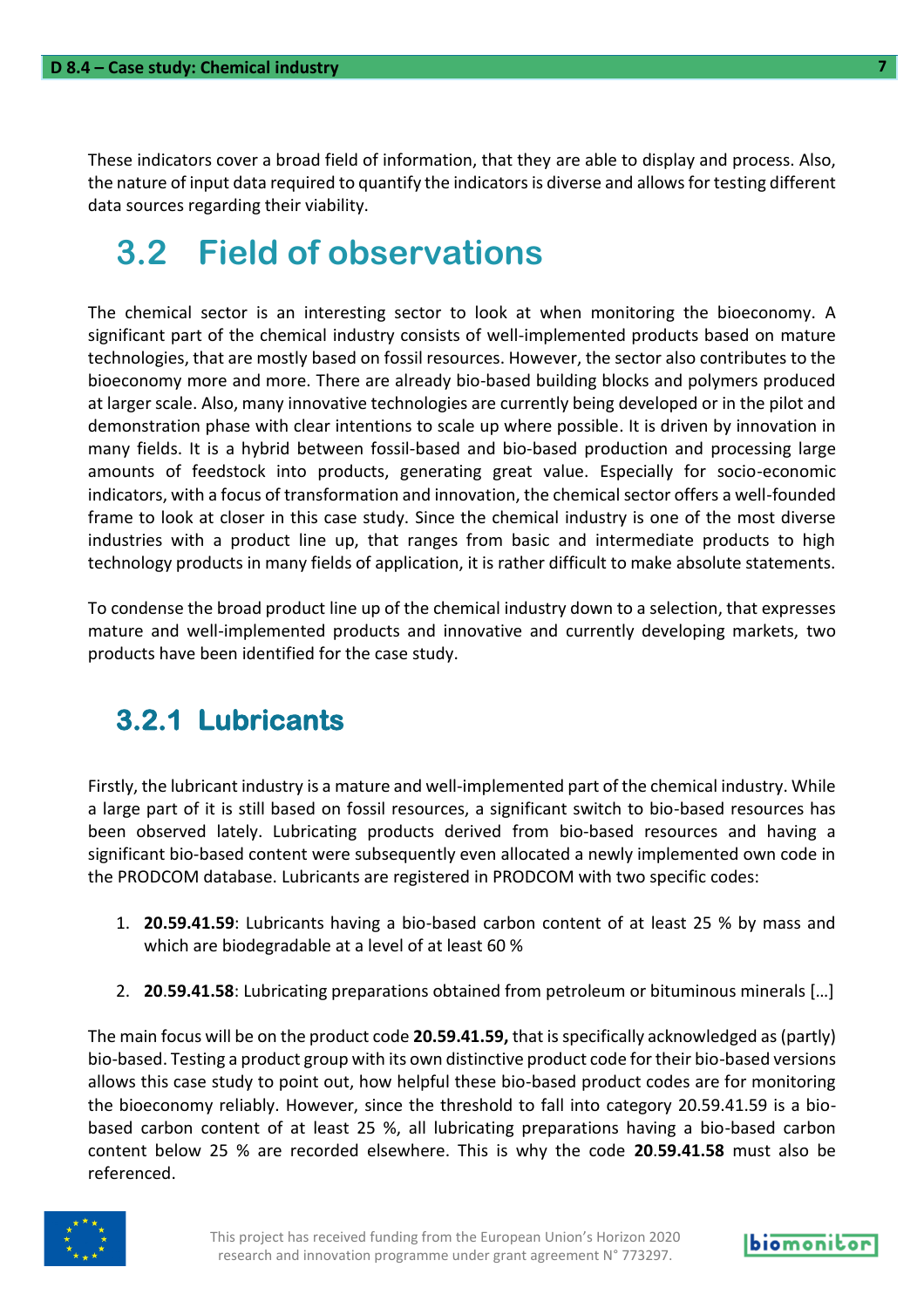The assumption is that data availability for this mature product group with a dedicated PRODCOM code for bio-based lubricants is generally good.

The driving factors behind bio-based lubricant products can be broken down into two main aspects. Firstly, the price premium the consumers have to pay to use products with a higher bio-based content is a significant barrier. The prices of fully bio-based products compared to fossil-based products are up to five times higher which many consumers are not willing to pay. From a technical point of view up to 90 % of resources in the lubricant industry could be bio-based.

Secondly, binding quotas on bio-based contents or similar regulatory measures are not introduced by policymakers which then does not incentivise the use of bio-based alternatives or paying the green premium. Producing and using the fossil-based products is simply too cheap and comfortable for consumers.

#### <span id="page-7-0"></span>**3.2.2 Polyhydroxyalkanoates (PHAs)**

Secondly, Polyhydroxyalkanoates (PHAs) have been identified as a fitting counterpart to lubricants. PHAs are biodegradable polyesters, that can be used in production of bio-based plastics. They can only be produced by microbial fermentation of any natural carbon resource making them fully biobased by definition. However, PHAs fall into the category of innovative products currently establishing a market and being in the transformation process from the pilot phase to scaled-up production.

Given the position PHAs are in regarding a product's life cycle and their unique nature as a chemical product in the early stages of commercialisation, there is no dedicated PRODCOM code for PHAs in the Eurostat databases. In consultation with nova-internal experts we distinguished the following PRODCOM code as the product code, in which PHAs should be included at the moment:

**20.16.40.90** - Polyesters, in primary forms (excluding polyacetals, polyethers, epoxide resins, polycarbonates, alkyd resins, polyethylene terephthalate, other unsaturated polyesters)

Taking into account the high production volumes and values of this product group and the commercialization stage of PHAs, the challenge becomes quite clear. This product code includes a significant amount of other polyesters besides PHA making it difficult to derive specific numbers for specific polyester products. The assumption is that data availability for PHAs is generally poor based on these observations and the stage that PHAs are currently in.

By testing the quantification of the identified indicators in two cases, one with good and one with poor data availability, the boundaries, challenges and gaps of the methodology will be made obvious.

The major aspects driving the PHA industry and its future development can be found in policy and regulation. Initially, PHAs were and widely still are considered a great bio-based and biodegradable alternative to fossil-based plastics in many forms of application. Globally, the enthusiasm around

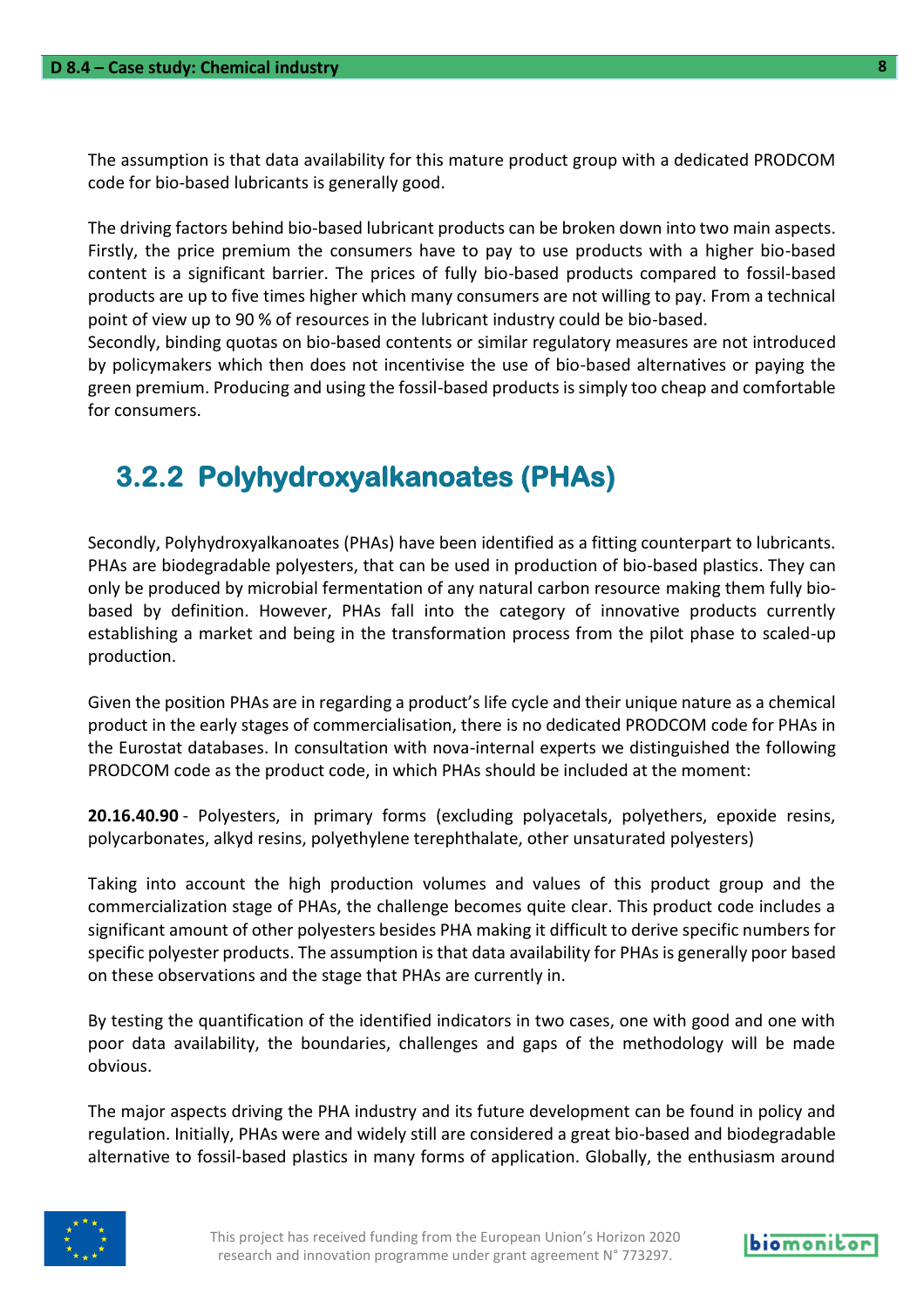PHAs is still huge which can be seen in the much larger production capacities outside of the EU and also the much faster development of the sector. In the EU, the future of PHAs as a valid bio-based alternative to fossil-based plastics is in the hands of policy makers as e.g. the Single Used Plastics Directive may hugely influence how PHAs can be used from July 2021 on. Should PHAs, as stated in the latest guidelines draft to implement the SUPD into national law, be considered a plastic and therefore fall in the scope of the SUPD, future applications of PHAs as an alternative to fossil-based plastics are unlikely. This would likely see PHA production completely move away from Europe and grow further in North America and Asia.

### <span id="page-8-0"></span>**3.3 Research questions**

The case study follows predefined research questions in its process. The first and fundamental objective is to provide valuable lessons learnt and guidance to best practices for quantifying the indicators. The most crucial part in a hybrid sector as is the chemical industry, is to quantify the share of its bio-based part the best possible way. Only the bio-based parts contribute to the bioeconomy and are therefore crucial for a functioning, meaningful monitoring system.

The second fundamental objective is to test and validate the new bioeconomy indicators: An important driver towards bio-based chemicals is their environmental performance in terms of resource consumption, sustainability and climate change.

As examined above, it will be tested and validated in this case study whether these and other indicators can be quantified for the selected subsector of the chemical industry. Are the quantified indicators in line with expectations of experts from the selected chemical subsector? This will be examined and verified in interviews with stakeholders and experts to discover potential gaps in the methodology.

In order to provide valuable input to the modelling toolbox of BioMonitor, one objective of this case study is to examine: Can the indicators for the two selected parts of the bio-based chemical sector be quantified in such a way that they can meaningfully be used by WP5? The findings from testing the indicators, revealing possible limitations stemming from the given data availabilities and feedback from expert interviews can provide important information for the application of the indicators in the models. Subsequently, the outcomes of the Model Toolbox can be compared to the findings in this case study to see, if the results from the modelling approaches are in line with expectations that stem from the BioMonitor data platform and the findings from the case studies.



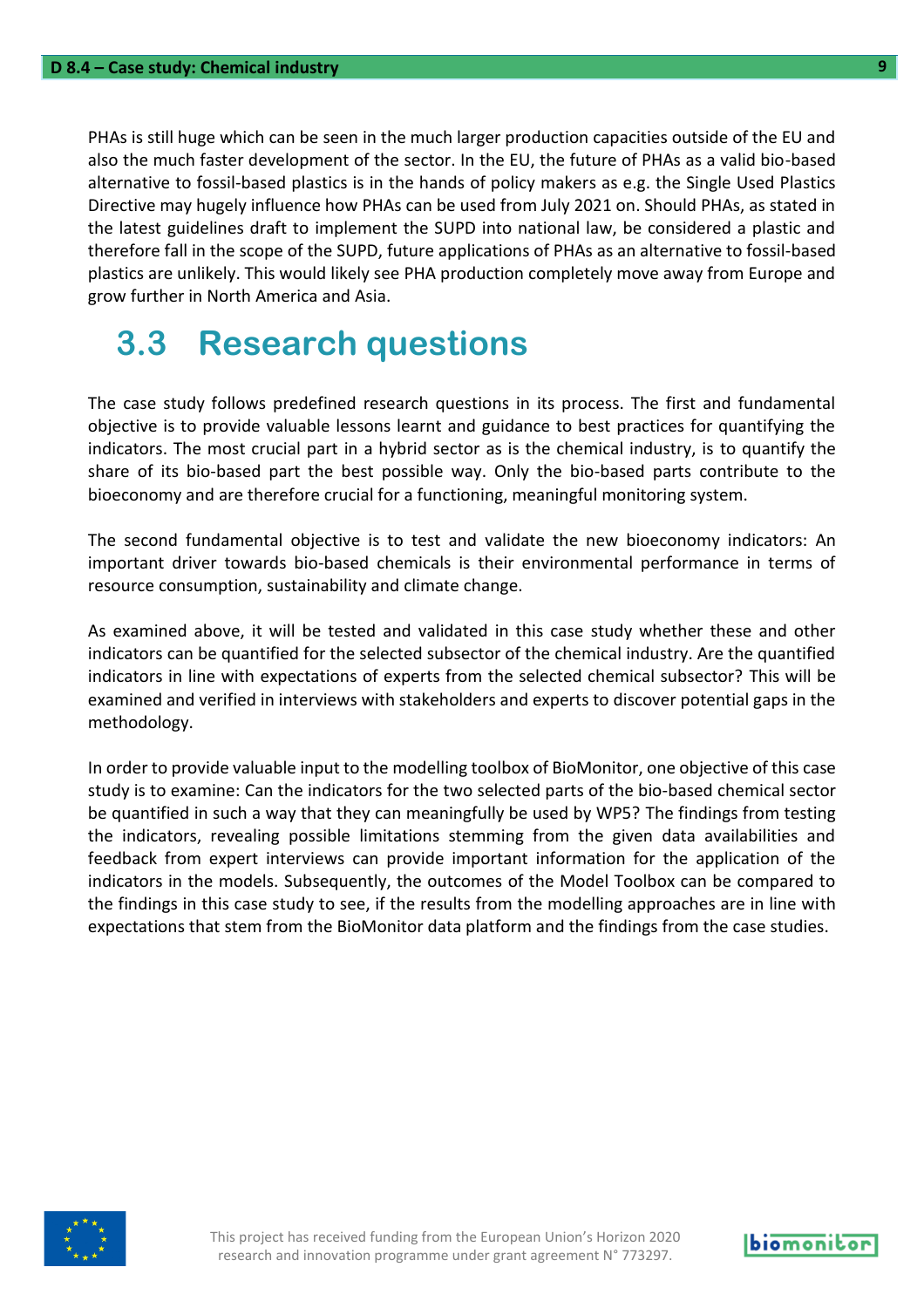## <span id="page-9-0"></span>**4 Methodology**

Prior to the case study reporting phase, the scope and methodological approach of the case studies have been determined. The scope of the case study was identified as specific products of the chemical sector and a set of indicators to be tested.

The methodological approach then defines how the case study is conducted in detail. Therefore, the socio-economic indicators selected for this study need to be introduced in more detail to point out the differences and similarities as well as the meaningfulness for the monitoring system.

### <span id="page-9-1"></span>**4.1 Indicators**

The list of indicators has been briefly mentioned before. Now, the descriptions, relevance and unique requirements of the indicators as well as the information they carry and express are further described.

#### <span id="page-9-2"></span>**4.1.1 Patents submitted**

This indicator aims to show the number of patents linked to the respective sectors, that are submitted to the European Patent Office. The metric of this indicator is the total number of patents identified as relevant for the sector or product per year. Patents are generally linked to innovation and the inventive performance and the transformation from fossil to bio-based requires innovation in many aspects. Therefore, patents linked to a product or sector are a clear indicator to express innovation.

### <span id="page-9-3"></span>**4.1.2 Private and public sector bioeconomy investments in R&D**

Investments in research and development are a key figure to assess the transformation and innovation efforts in a sector. Also, the return on investment can be derived from the expenditure numbers. The goal is to monitor the expenditures of public bodies and the private sector in bioeconomy related research and development efforts with the metric being the absolute monetary value.

#### <span id="page-9-4"></span>**4.1.3 Turnover and value-added of sectors**



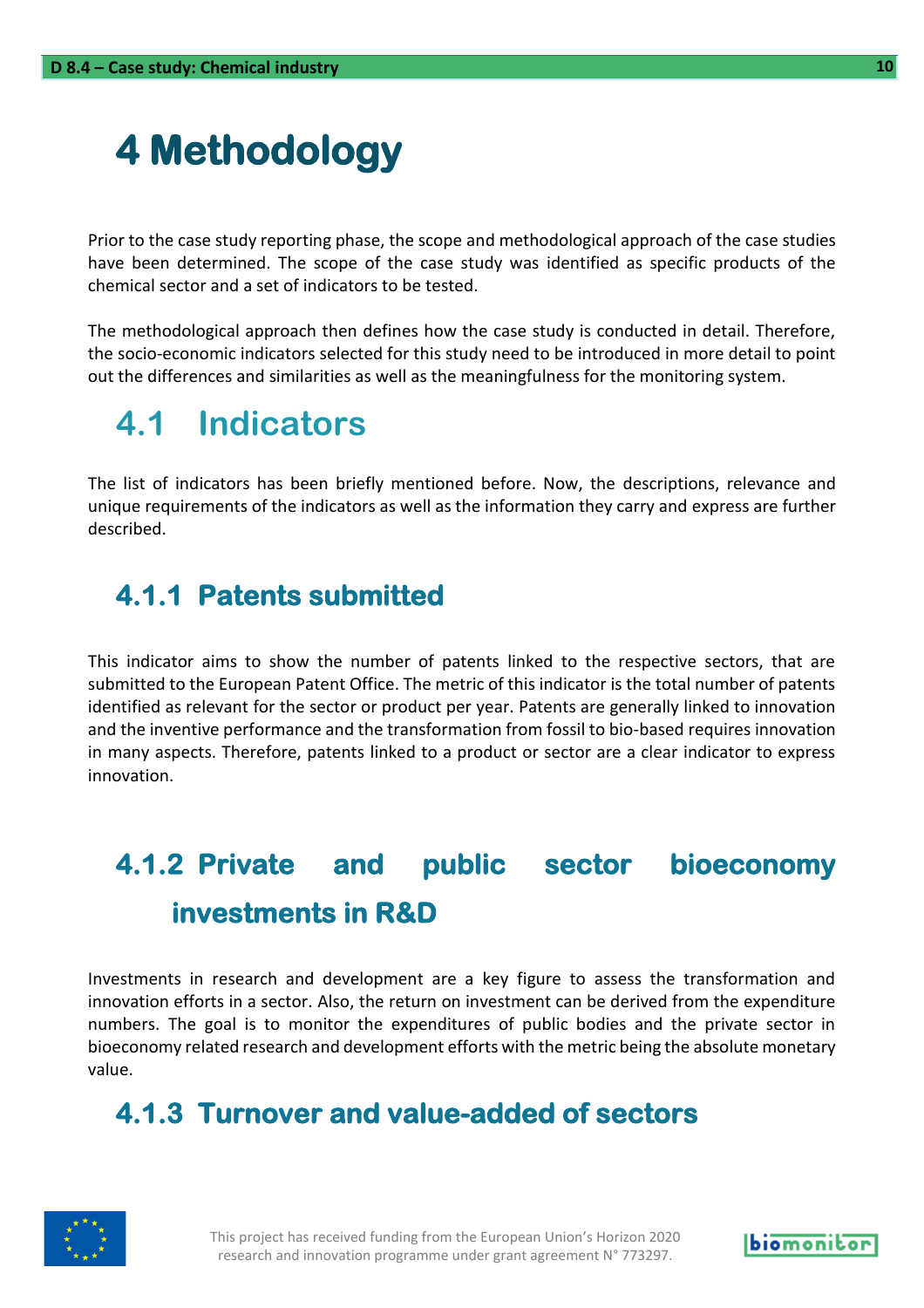The turnover of a sector, an industry or a product is the key figure to determine its importance and value in the bioeconomy in basic economic terms. It expresses the performance of a sector, industry, or product and is the key indicator considered in this regard. Many other indicators rely on turnover to be calculated or to be put in perspective. The metric for turnover is the monetary value in €.

The value added of a sector or a product takes the meaningfulness of turnover a step further. In deriving the value added by activities attributed to the bioeconomy, cross-sectoral comparisons regarding the economic performance can be performed. This leads to conclusions regarding economic competitiveness of sectors and can indicate how well an e.g. innovative bio-based sector performs compared to a well-implemented fossil-based sector.

Also, it allows to derive the added value per employment in a sector when combining it with employment data. The value added is expressed in monetary value in  $\epsilon$ .

### <span id="page-10-0"></span>**4.1.4 Share of SMEs and large enterprises in the respective sectors**

When looking at the economic characteristics of a sector or an industry, it is also important to distinguish between small/medium enterprises (SMEs) and large enterprises (HTEs) actively contributing to this industry. The composition of an industry regarding SMEs and HTEs offers general conclusions on the nature the industry. An industry mainly containing large/high-tech companies usually indicates being well established and historically profitable. The influence on shaping its own governance and future markets is bigger when coming from a strong position as a large enterprise. Also, the possible expenditures in research and development, fostering innovation in the industry, are usually higher for large enterprises.

SMEs are often proficient in very specific parts of an industry and provide valuable knowledge and experience as well as innovation in their niches. They are crucial for diversification of the product varieties and an indicator for an economically strong industrial sector. The metric to express this indicator is the share in % of SMEs and large enterprises of the sector or industry as a whole.

### <span id="page-10-1"></span>**4.1.5 Bio-material replacing non-renewable resources**

Every product containing bio-based resources contributes to the bioeconomy. To monitor its progress and development, it is crucial to observe how fossil-based resources are getting replaced by bio-based counterparts. Especially in sectors containing many products that are hybrids of fossil and bio-based resources and are in a process of transformation, this indicator is crucial. This indicator divides a sector into to its two subsectors: conventional and bio-based. The metric to express the indicator is tons of oil equivalent.



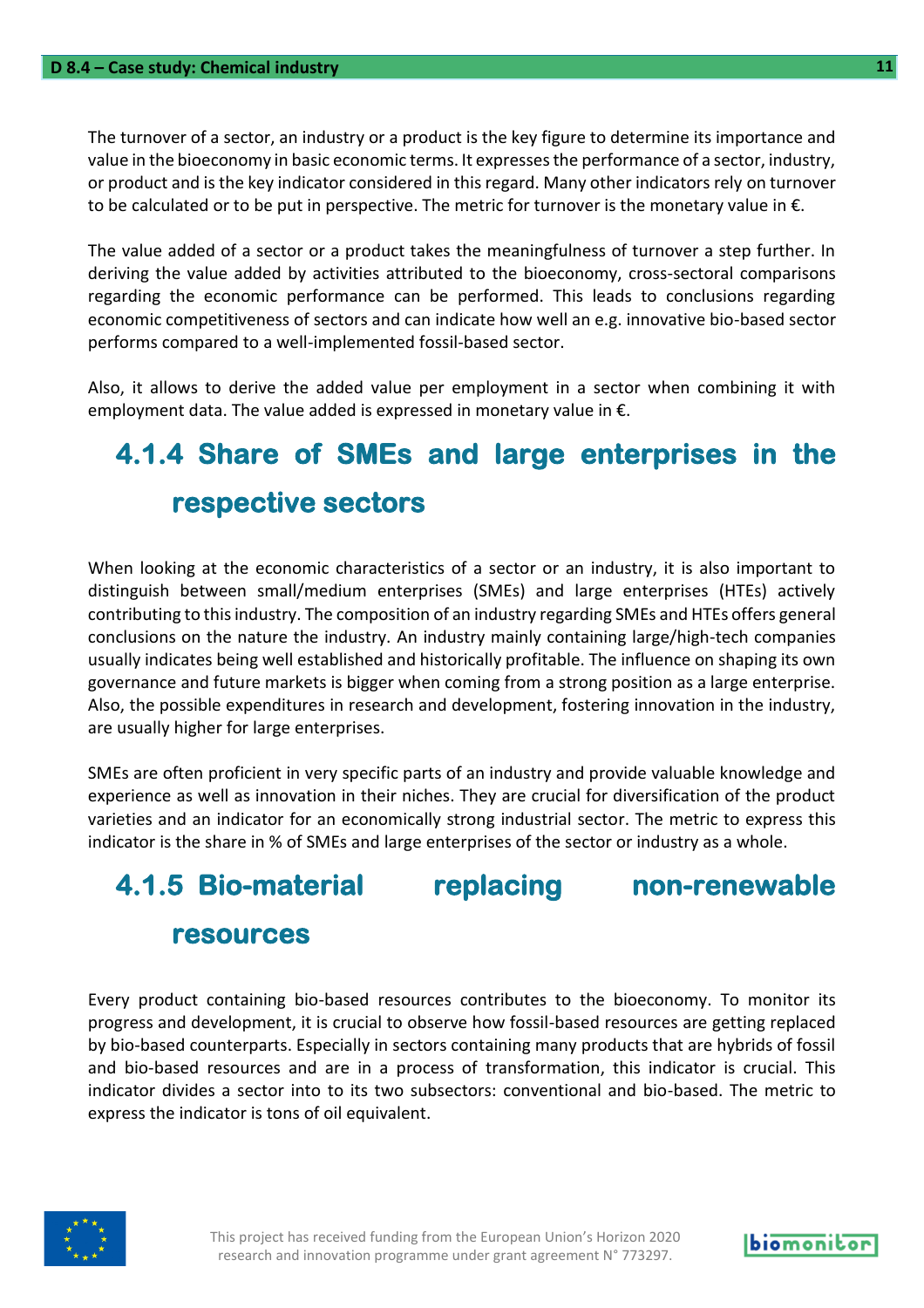### <span id="page-11-0"></span>**4.1.6 Terms-of-Trade / export & import prices of sectors**

The terms of trade of a product or sector are defined as the ratio between import and export prices. When the export prices are higher than the import prices, the terms of trade of a product in the monitored region are positive. Positive terms of trade signal an economically strong sector in the monitored region and a rather competitive nature compared to its trade partners. The metric for this indicator is an index **≤ or ≥** one.

#### <span id="page-11-1"></span>**4.1.7 People employed by the sectors**

In terms of socio-economic meaningfulness, the employment in an industry, sector or part of an economy is a key indicator to express its importance besides economic performance. The number of people employed in the bioeconomy is important in many regards. Various other indicators rely on employment data to be derived correctly, for example the productivity of a sector. Also, keeping employment numbers high is an important strategic policy goal and crucial for many policymakers. With the help of this indicator it can be shown how much tie bioeconomy contributes to the overall employment levels but also how the contribution to the bioeconomy per employee compares to other fields. The metric to express employment is employees in full time equivalents.

### <span id="page-11-2"></span>**4.2 Data sources and collection**

#### <span id="page-11-3"></span>**4.2.1 Statistical databases**

As for many data sets used in BioMonitor, the first source of data is Eurostat's PRODCOM data base. Many of the indicators require data on production volume and value of the specific product to further calculate the socio-economic aspects. Also, export and import data is required in some cases. These data sets can be obtained from the PRODCOM data base on member state (NUTS 0) level on an annual basis up until 2017, which is therefore the latest year of observation for this case study.

Also, employment data is significant in terms of socio-economic observations. Eurostat provides another database, the structural business statistics database, which is used in this case study and which contains data on employment and other structural business aspects.

There is also a wide range of very specific data required for these indicators, that in some cases can be obtained from additional Eurostat databases or other similar databases from institutions other than EUROSTAT. The data availability and level of data, that is available, varies widely among these databases. To combine the different sources into the respective indicators and derive meaningful output is influenced by several factors. The greatest challenge when working with different

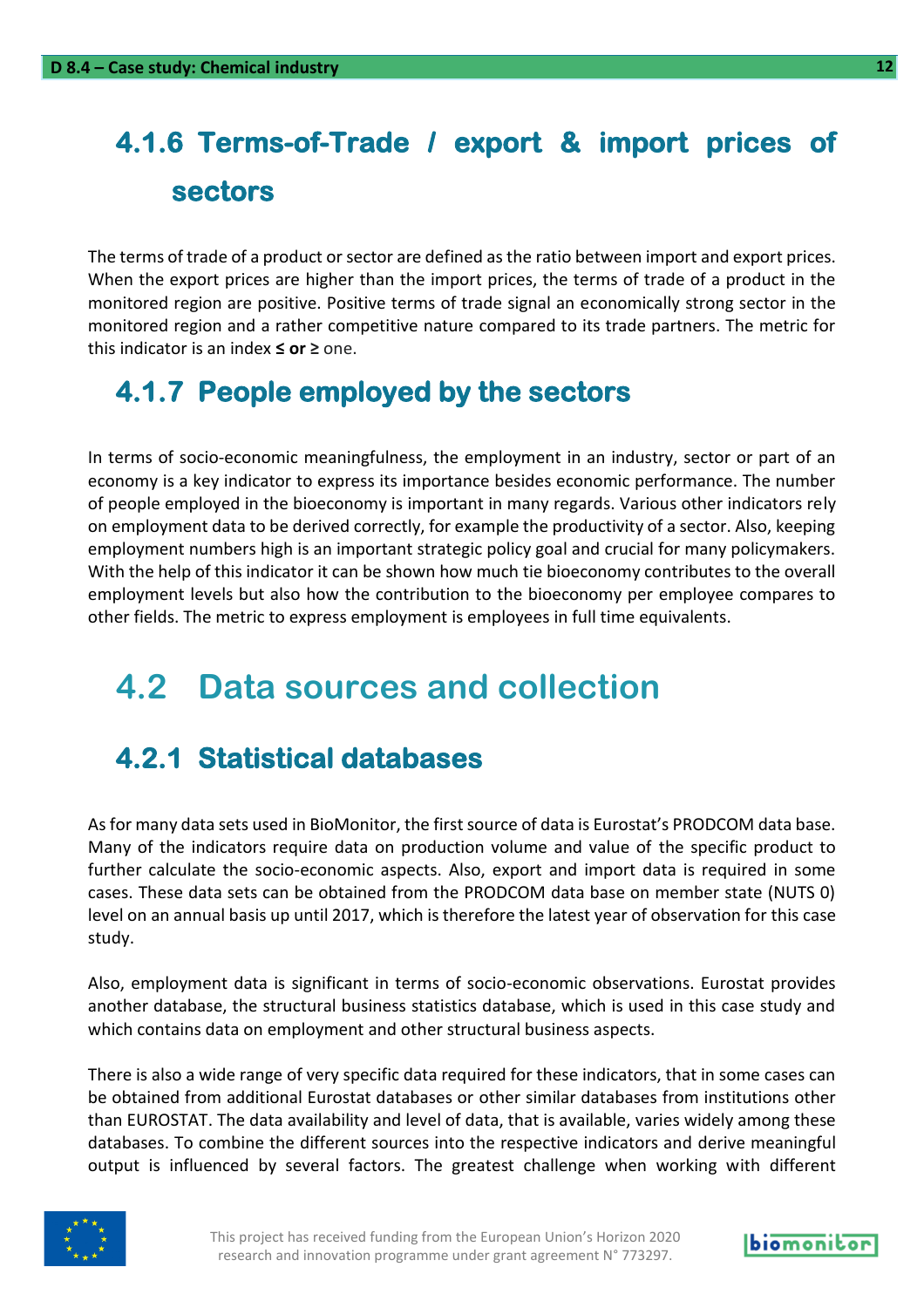databases is to find ways to overcome the distinctions and derive the indicators on a well-founded statistical base.

Whenever there is data required, that can not be found in the respective databases, other measures have to be taken to provide the missing data for the indicators.

#### <span id="page-12-0"></span>**4.2.2 Desktop research**

One of the possible measures to overcome data gaps, that the databases do not cover, is an explorative desktop research regarding in the specific field. This can prove to be helpful when e.g. a specific coefficient is required to derive a production share or other shares of a hybrid data set. Also, when data is only available on a level of disaggregation, that does not fit the requirements of the indicator, desktop research may result in a better idea how to break down the available data so it can be more meaningful and comparable. Especially regarding the levels of disaggregation of the data further input on how to handle the data is often needed.

#### <span id="page-12-1"></span>**4.2.3 Expert interviews**

Another approach to obtain valuable data, that can be used exemplarily or to test a specific method, is to conduct interviews with experts in the field that shall be monitored. In the course of this case study several experts have been contacted and asked for their willingness to provide input to our cases. Especially experts working in the respective industries often provide reliable and valuable information that is not at all or as clearly expressed in the data bases.

This information ranges from specific data values required to calculate an indicator and evaluations of approaches discussed and followed in the case study. Also, feedback on intermediate results and estimations resulting from the steps in the case study can be collected in interviews. For this case study, it was the aim to interview experts on lubricants as well as PHAs. Especially for PHAs and their expectedly poor data availability, feedback from the industry was much appreciated.

A total of nine experts have been contacted regarding an interview. Out of these nine, three agreed to provide us with information and feedback during an interview. The contacted experts that agreed to an interview are:

- 1. Emery Oleochemicals GmbH
- 2. Fuchs Petrolub SE
- 3. GO!PHA

All of the interviews resulted in very helpful and important insights, which were subsequently incorporated into the testing and calculation processes. Also, the methodologies of the respective indicators as well as the challenges regarding data availability and calculation have been discussed

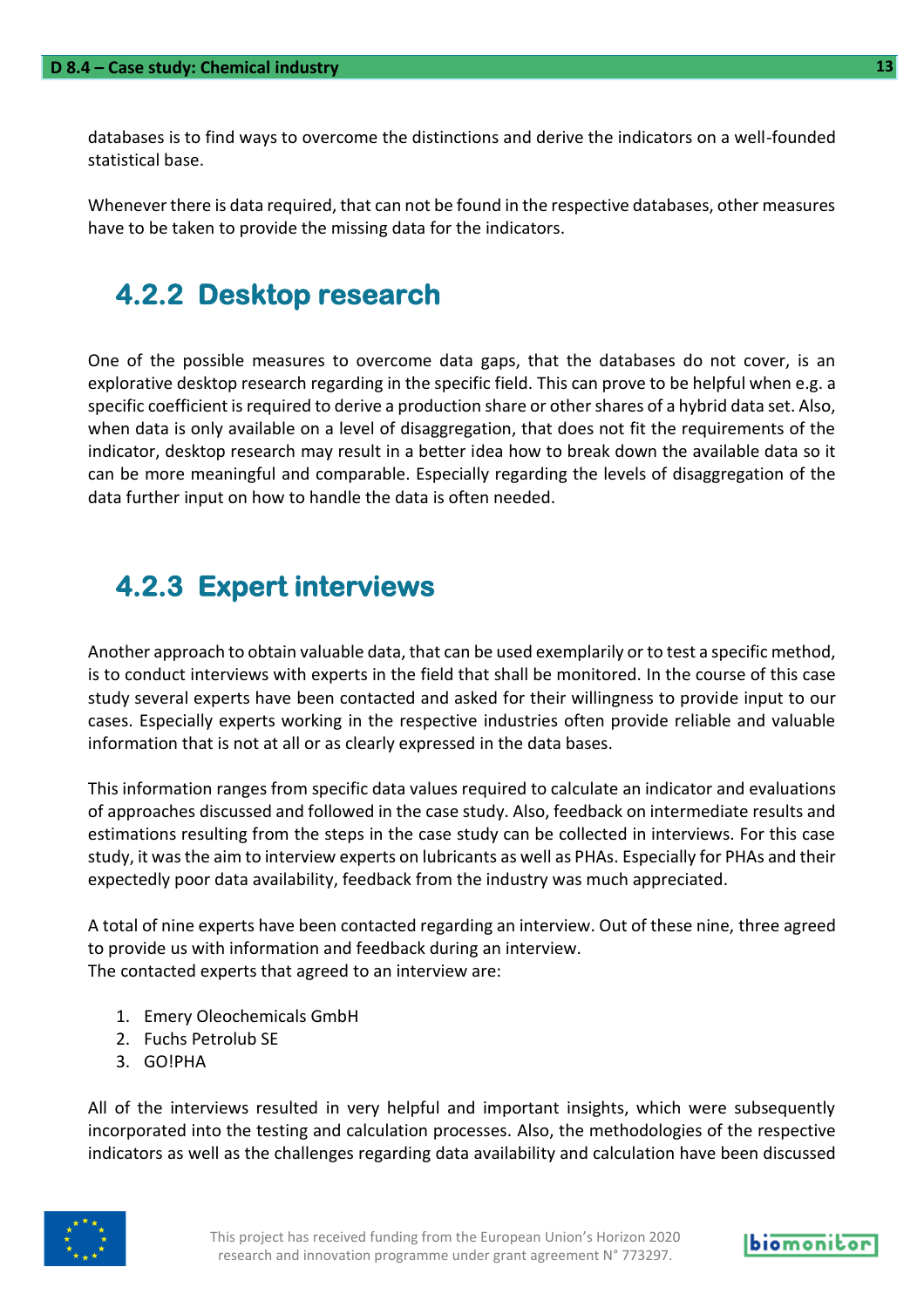with the interviewees to gather feedback on best practices and estimations on how meaningful the results of the different approximations and derivations can be.



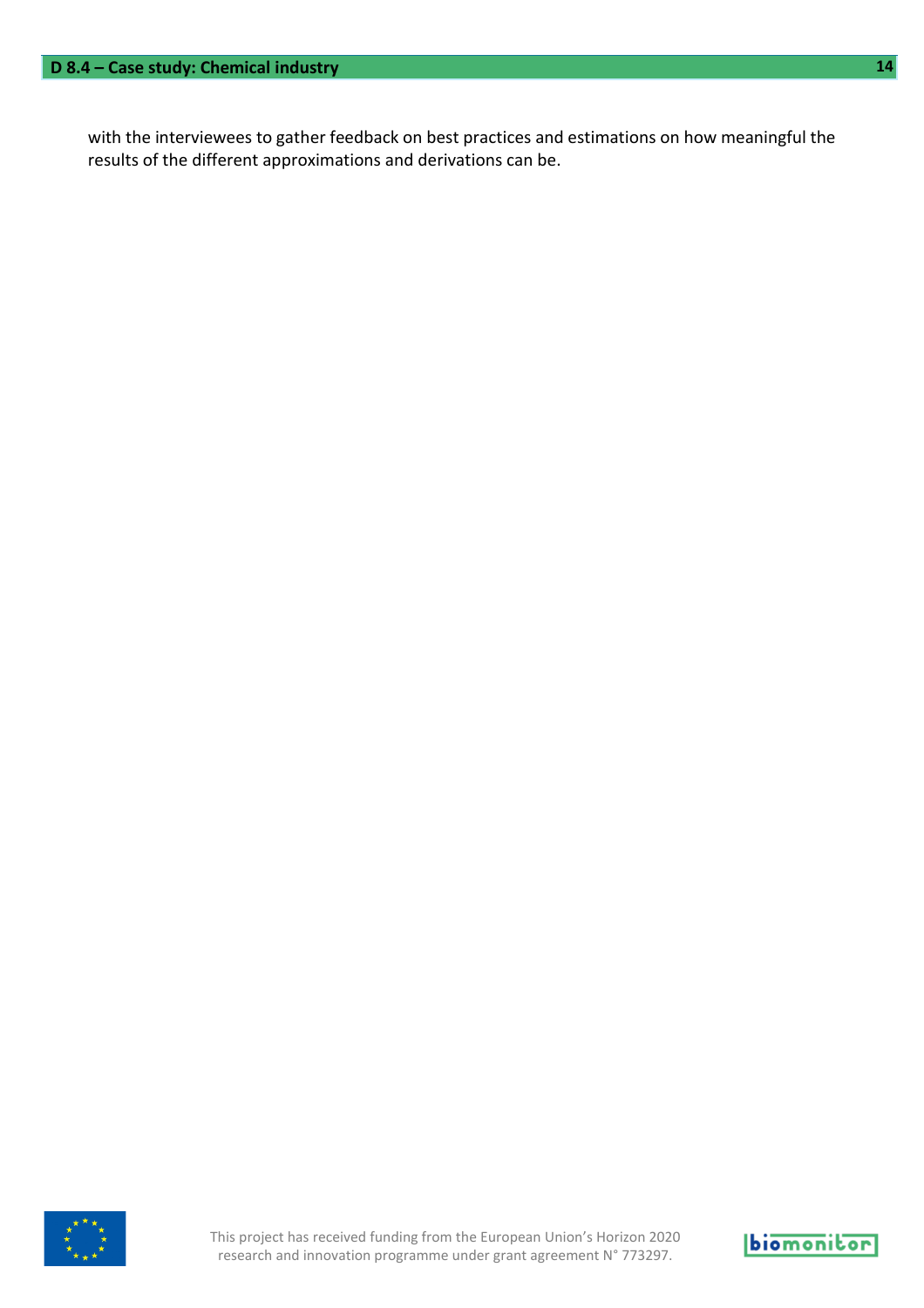## <span id="page-14-0"></span>**5 Data requirements and availability**

## **challenges**

The data requirements for the various indicators are often heterogenous and all pose their own challenges and difficulties. The following table gives an overview of the specific data required to test and calculate the indicators in the scope of this case study.

### <span id="page-14-1"></span>**5.1 Data needs of the indicators**

The following table shows the specific data needs of each indicator as defined in its fact sheet. These fact sheets have been developed in BioMonitor WP3 as part of the development of the bioeconomy database. The functionality and also possible barriers of these fact sheets will be pointed out in the course of the case study.

| <b>Indicator</b> | <b>Calculation of indicator</b>           | <b>Data required</b> | <b>Main data</b>  |
|------------------|-------------------------------------------|----------------------|-------------------|
|                  |                                           |                      | sources           |
| Patents          | Number in total                           | Patents linked       | <b>EUROSTAT -</b> |
| submitted        |                                           | to specific          | Patent            |
|                  |                                           | product or           | applications      |
|                  |                                           | sector               | to European       |
|                  |                                           |                      | patents office    |
|                  |                                           |                      | Patent            |
|                  |                                           |                      | database of       |
|                  |                                           |                      | <b>EPO</b>        |
| Private and      | expenditures $\times$ product coefficient | <b>Business</b>      | <b>EUROSTAT -</b> |
| public sector    |                                           | expenditures in      | <b>Business</b>   |
| bioeconomy       |                                           | <b>R&amp;D</b>       | expenditure       |
| investments in   |                                           |                      | on R&D            |
| R&D              |                                           |                      | (BERD) by         |
|                  |                                           |                      | NACE Rev. 2       |
|                  |                                           |                      | activity          |
|                  |                                           | Product              | <b>EUROSTAT-</b>  |
|                  |                                           | coefficient          | Prodcom           |
|                  |                                           | derived from         | database          |
|                  |                                           | production           |                   |
|                  |                                           | data                 |                   |
|                  |                                           | Public-sector        | $OECD - key$      |
|                  |                                           | expenditures         | biotechnology     |
|                  |                                           |                      | indicators        |
|                  |                                           |                      | database          |

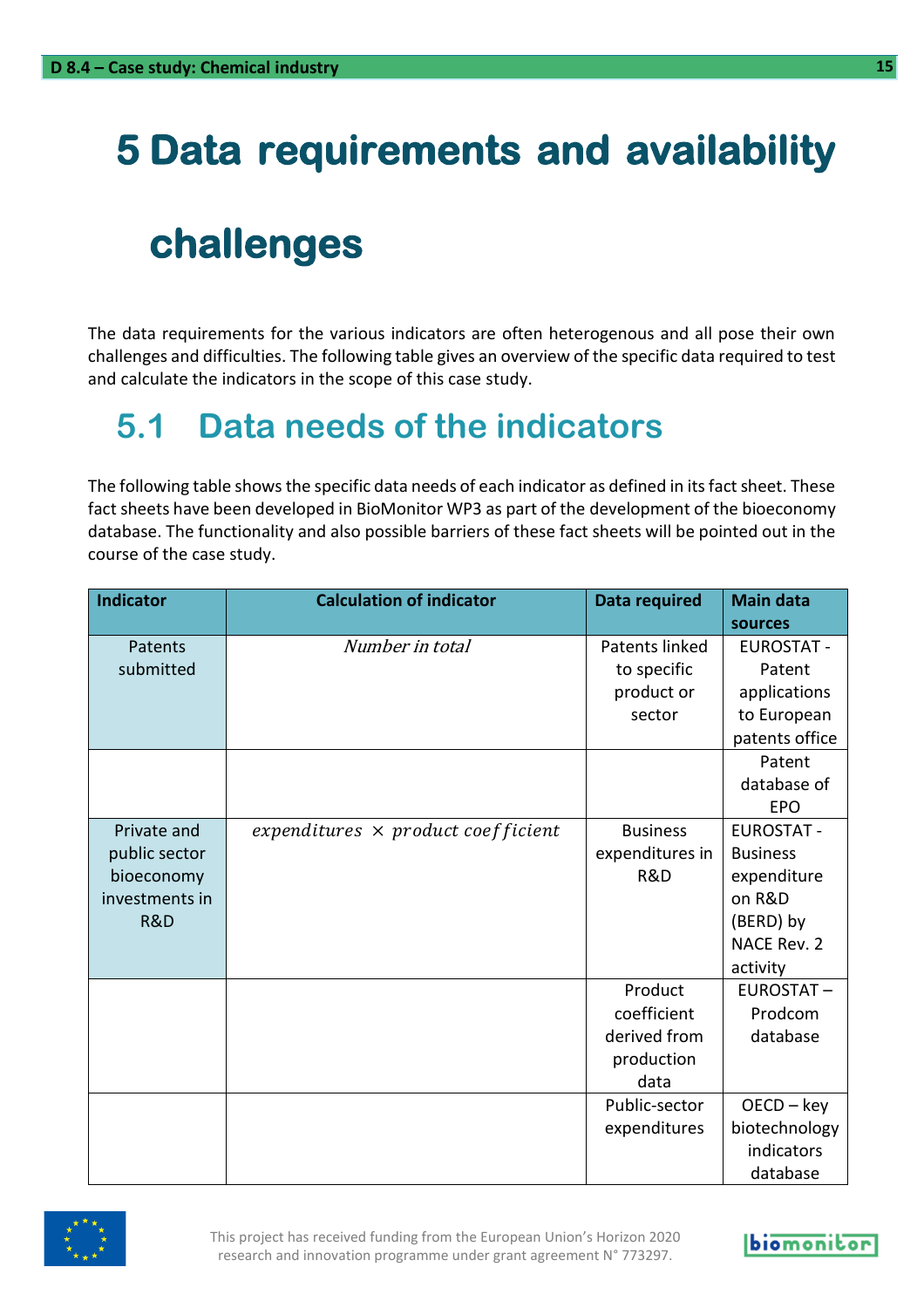| <b>Turnover and</b> | $turnover \times bio - based share$          | Turnover data                                                               | <b>EUROSTAT-</b>       |
|---------------------|----------------------------------------------|-----------------------------------------------------------------------------|------------------------|
| value added of      |                                              |                                                                             | Prodcom                |
| sectors             |                                              |                                                                             | database               |
|                     |                                              | Bio-based                                                                   | $Nova - BIC$           |
|                     |                                              | shares                                                                      | report                 |
|                     | value added $\times$ product coefficient     | Value added at                                                              | <b>EUROSTAT -</b>      |
|                     | $\times$ bio – based share                   | factor costs                                                                | Annual                 |
|                     |                                              |                                                                             | detailed               |
|                     |                                              |                                                                             | enterprise             |
|                     |                                              |                                                                             | statistics for         |
|                     |                                              |                                                                             | industry               |
|                     |                                              | Product                                                                     | <b>EUROSTAT-</b>       |
|                     |                                              | coefficient                                                                 | Prodcom                |
|                     |                                              | derived from                                                                | database               |
|                     |                                              | production                                                                  |                        |
|                     |                                              | data                                                                        |                        |
|                     |                                              | Bio-based                                                                   | $Nova - BIC$           |
|                     |                                              | shares                                                                      | report                 |
| Share of SMEs       | number of SMEs                               | Number of                                                                   | <b>EUROSTAT -</b>      |
| and large           | total number of enterprises                  | SMEs or large                                                               | Industry by            |
| enterprises in      |                                              | enterprises in                                                              | employment             |
| the respective      |                                              | the field                                                                   | size class             |
| sectors             |                                              |                                                                             |                        |
|                     | number of large enterprises                  | Total number                                                                | <b>EUROSTAT -</b>      |
|                     | total number of enterprises                  | of producers in                                                             | Industry by            |
|                     |                                              | the field                                                                   | employment             |
|                     |                                              |                                                                             | size class             |
|                     |                                              |                                                                             |                        |
| Bio-material        | production volume $\times$ bio – based share | Production                                                                  | <b>EUROSTAT-</b>       |
| replacing non-      | fossil input per kg of product               | volume                                                                      | Prodcom                |
| renewable           |                                              |                                                                             | database               |
|                     |                                              |                                                                             |                        |
|                     |                                              |                                                                             |                        |
|                     |                                              |                                                                             |                        |
|                     |                                              |                                                                             |                        |
|                     |                                              |                                                                             |                        |
|                     |                                              |                                                                             |                        |
|                     |                                              |                                                                             |                        |
| resources           |                                              | Bio-based<br>share<br>Fossil resource<br>input per<br>output<br>coefficient | $Nova - BIC$<br>report |



**biomonitor**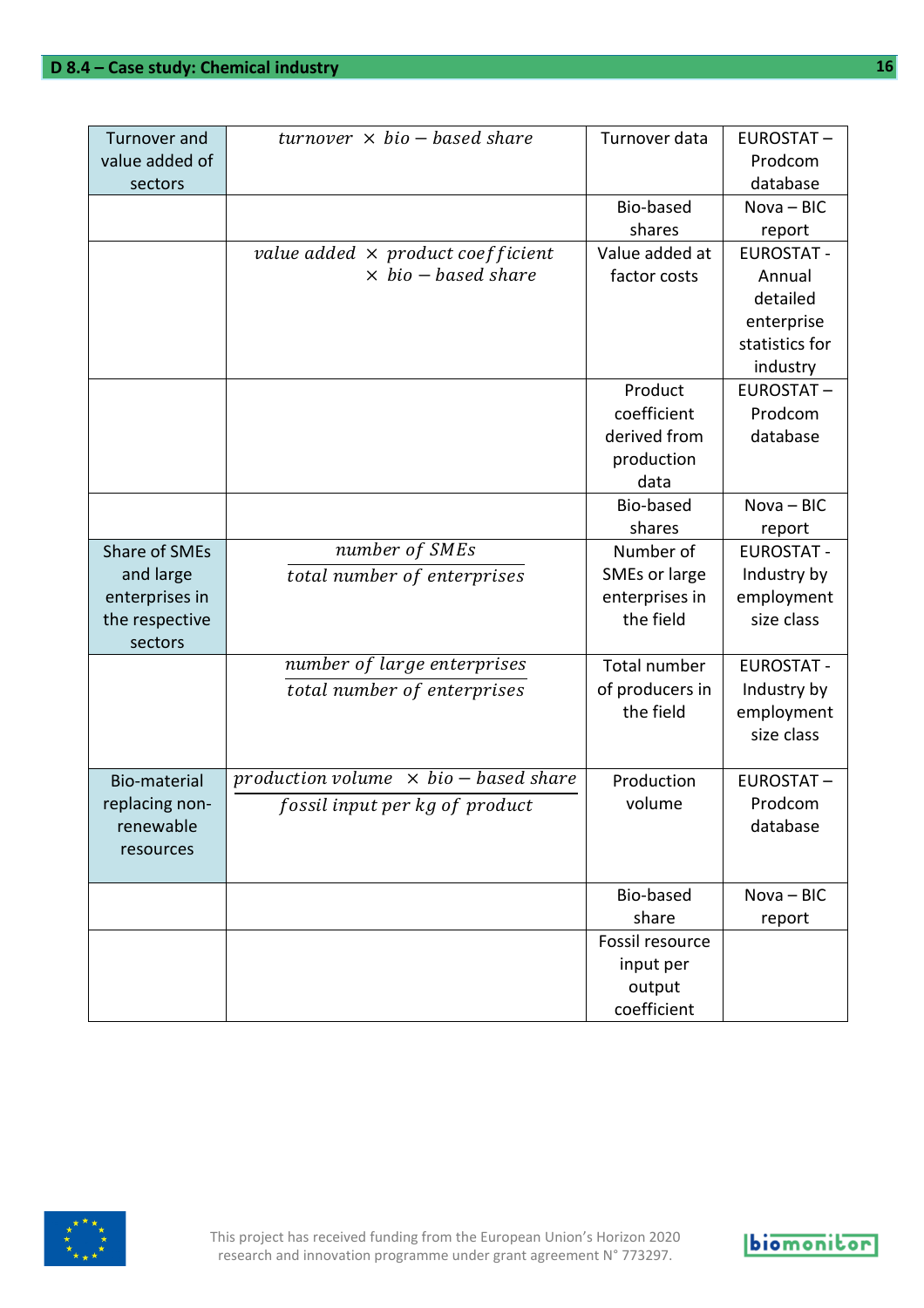| Terms-of-<br>Trade/export &<br>import prices of<br>sectors | export price index<br>import price index     | Export quantity | <b>EUROSTAT</b><br><b>COMEXT Sold</b><br>production,<br>exports<br>and<br>imports<br>by |
|------------------------------------------------------------|----------------------------------------------|-----------------|-----------------------------------------------------------------------------------------|
|                                                            |                                              |                 | <b>PRODCOM</b><br>list                                                                  |
|                                                            |                                              | Export          |                                                                                         |
|                                                            |                                              | value           |                                                                                         |
|                                                            |                                              | Import quantity |                                                                                         |
|                                                            |                                              | Import          |                                                                                         |
|                                                            |                                              | value           |                                                                                         |
| People                                                     | Employment in FTE $\times$ bio – based share | Employment in   | <b>EUROSTAT-</b>                                                                        |
| employed by                                                |                                              | <b>FTE</b>      | Structural                                                                              |
| the sector                                                 |                                              |                 | business                                                                                |
|                                                            |                                              |                 | statistics                                                                              |
|                                                            |                                              | Bio-based       | Nova - BIC                                                                              |
|                                                            |                                              | shares          | report                                                                                  |

## <span id="page-16-0"></span>**5.2 Level of disaggregation**

The data we are working with in BioMonitor and which is mainly provided by the various databases developed and maintained by EUROSTAT does not follow a common approach of provision and availability. Regarding their regionality, the most common level of disaggregation is the NUTS 0 level, which means that the data is available on member state level for the European Union.

The other critical factor depending on a level of disaggregation is the distinguishing of sectors, industries, and products. This is provided by the NACE rev. 2 classification system. Data taken from the Prodcom database is available at an 8-digit NACE rev. 2 level (e.g. **20.59.41.59**) which allows a look at specific products and product groups in this level.

Especially the highest level of disaggregation available for the different data sets is often a cause for concern. Generally, BioMonitor aims to monitor, process, and display the indicators on the NUTS 0 level regarding regionality, and on the 8-digit NACE rev. 2 level regarding product segmentation as these levels allow a meaningful monitoring of product-specific and member state specific part of the bioeconomy. However, apart from the Prodcom database, which operates on the desired NACE rev. 2 8-digit level, there are numerous databases only looking at less specified disaggregation levels. Several of the indicators in the scope if BioMonitor as a whole and in this case study in particular rely on data from the structural business statistics or similar sources. The level of disaggregation is often rather low when handling these kinds of data. One reason may be to provide a certain level of confidentiality for the industries, that report the data to EUROSTAT. Other reasons,

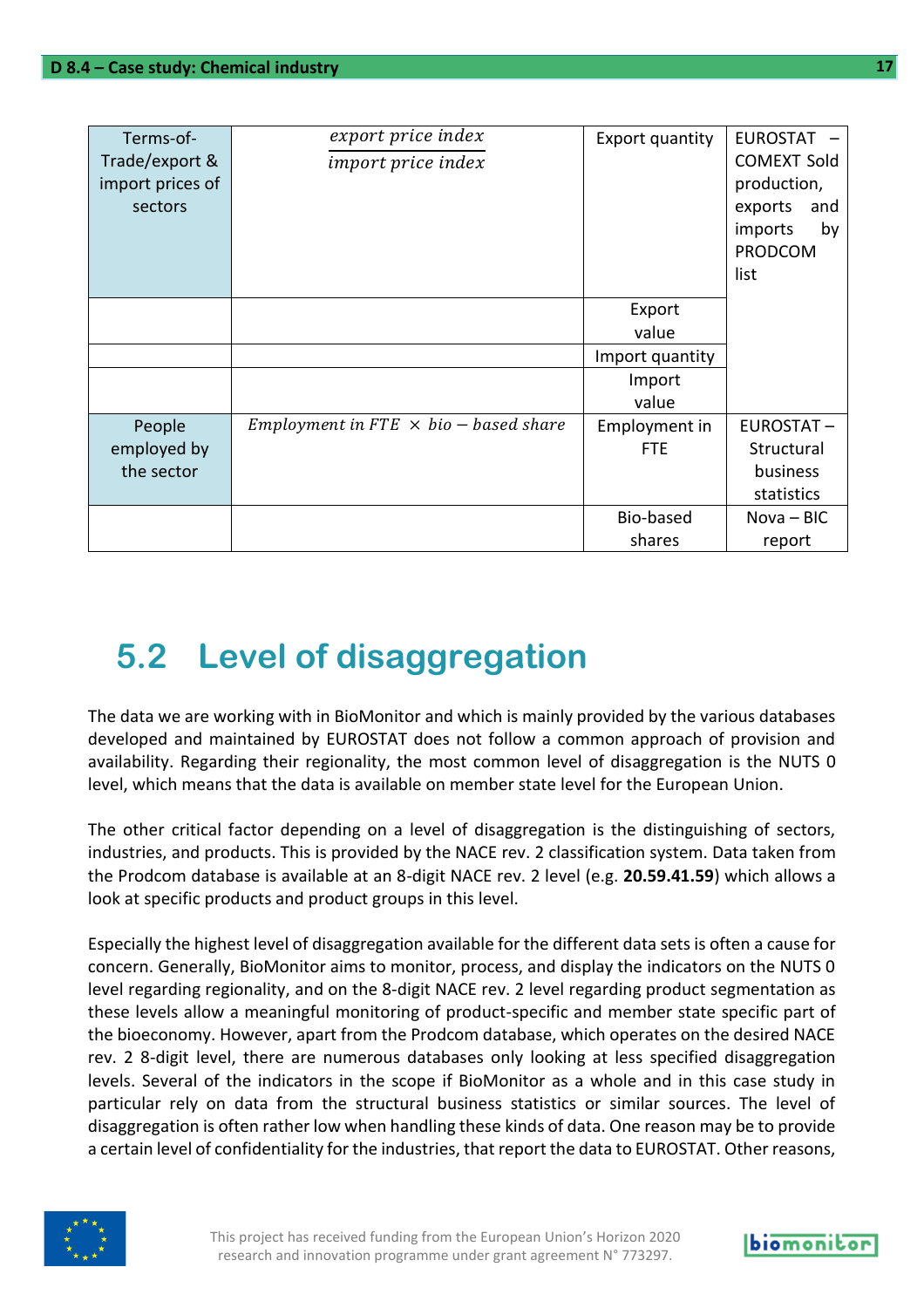e.g. more specific data being simply not reported to EUROSTAT yet or the reporting and collection of more specific data being too effortful, are also possible and may vary.

Since BioMonitor is focusing on the bioeconomy, another key aspect with a required level of disaggregation is the bio-based part of a product. What share of a data (set) can be attributed to the bioeconomy? Especially for hybrid sectors, industries, and products, the attribution to the bioeconomy is implemented poorly in the databases as of today. There are several methodologies already existing or currently being developed and tested, that aim to separate the bio-based and fossil-based shares in these hybrid sectors to have a clearer picture of the bioeconomy. The biobased shares developed by nova Institut are one way to do this and the chosen method for this case study. These coefficients estimate the bio-based share of a final product and are available for the products of a broad list of sectors in the NACE class C (manufacturing of goods).

## <span id="page-17-0"></span>**5.3 Data not collected by established instruments**

Although a vast pool of data is available in the common EU databases and especially for the more basic indicators these data sets are often sufficient and meaningful, the data needs become more specific and complicated the more complex and novel the indicators become.

Basic market data and socio-economic data sets are usually readily available but the closer we want to look at different aspects of the bioeconomy and hence, want to create added value compared to existing methodologies, the harder it is to gather the necessary data sets.

In our case study we came across several specific data needs that would need improvement in order to express valuable information once applied to the indicators. The most common problem is the level of disaggregation desired by the indicators and made available by the databases as mentioned above. The more differences between the level of disaggregation required by the indicator and provided by the data source, the more estimation, derivation and general assumptions have to be made. In this case study, this was especially the case for the structural business statistics data, namely employment numbers and numbers of enterprises in a sector, also the kind of enterprises a sector comprises of. Also, the collection of patent data appears to be challenging given the way the data is provided. The user of the data can never be sure that all relevant patents are covered in the data extraction process as the results of the database heavily depend on the search request. Another data set of high interest for socio-economic analysis is the added value a sector generates. As products in e.g. the chemical sector are immensely heterogenous and hard to compare to each other, a simple derivation of the added value of a product group by share of production value of said product group of the total production value is not sufficient under scientific ambitions.

Other data is generally not available and needs to be implemented in the databases to be used successfully in a monitoring system of the bioeconomy. Here information on public investments



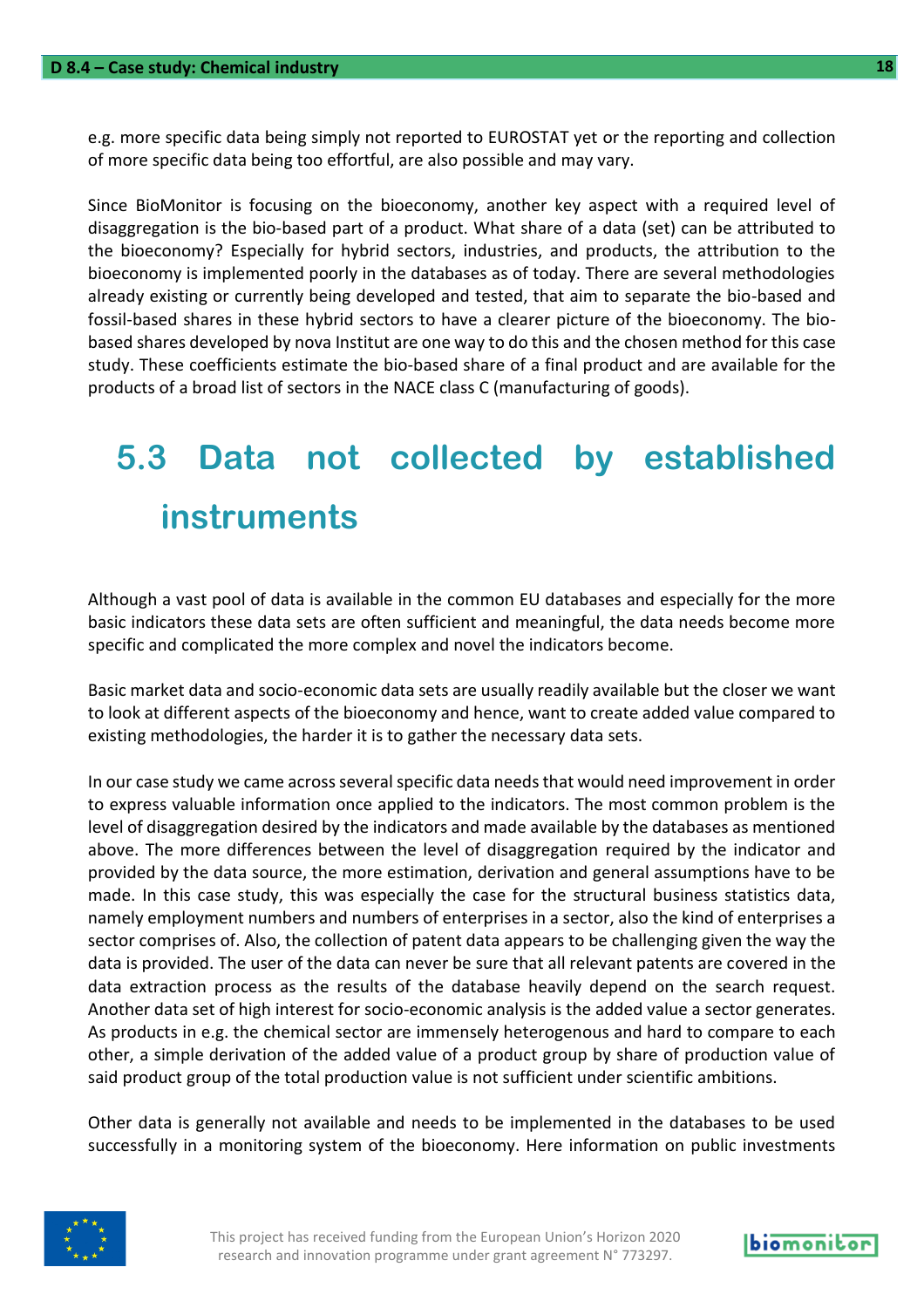made in the different sectors, industries and even better yet, product groups are essential to make valid statements on the role of the monitored subject in public perception.

## <span id="page-18-0"></span>**6 Results of indicator analysis**

### <span id="page-18-1"></span>**6.1 Lubricant industry**

#### <span id="page-18-2"></span>**6.1.1 General production overview**

When monitoring the lubricant production and its related socio-economic indicators it has to be distinguished between two respective groups of lubricants. In the Prodcom database lubricants have been allocated their own distinctive codes and are separated in two groups of products: Lubricants with a bio-based content of more than 25 % by mass and below 25 % by mass. As both categories contain bio-based carbon both have to be accounted towards the bioeconomy with their respective contributions. This is where the more specific bio-based shares are critical to derive the bio-based content and account it towards the bioeconomy.

According to the EUROSTAT Prodcom database the production quantity of lubricants in general in 2017 was at a total of 575.584.083,00 kg of which roughly 17.5 % are falling into the category of lubricants with a bio-based content of more than 25 % by mass. This translates to 100.629.339,00 kg. The remaining 82.5 %, or 474.954.744,00 kg, fall into the category of lubricants with a bio-based content of less than 25 % by mass. $1$ 

As Prodcom only distinguishes between more or less than 25 % bio-based content more precise biobased shares are necessary to make reliable and meaningful statements about their impact on the bioeconomy. The nova-developed bio-based shares for lubricant products were once again validated with stakeholders and experts and feedback from the interviews was included. This results in estimations of the bio-based share of each of the product groups that are utilised in this case study.

For the Prodcom code **20.59.41.58 – Lubricants with a bio-based content of less than 25 % by mass**  the average bio-based share is in the range of 5 % - 10 % and 7.5 % will be used in the calculations in this case study.

<sup>1</sup> EUROSTAT Prodcom database: **Sold production, exports and imports by PRODCOM list (NACE Rev. 2) - annual data**



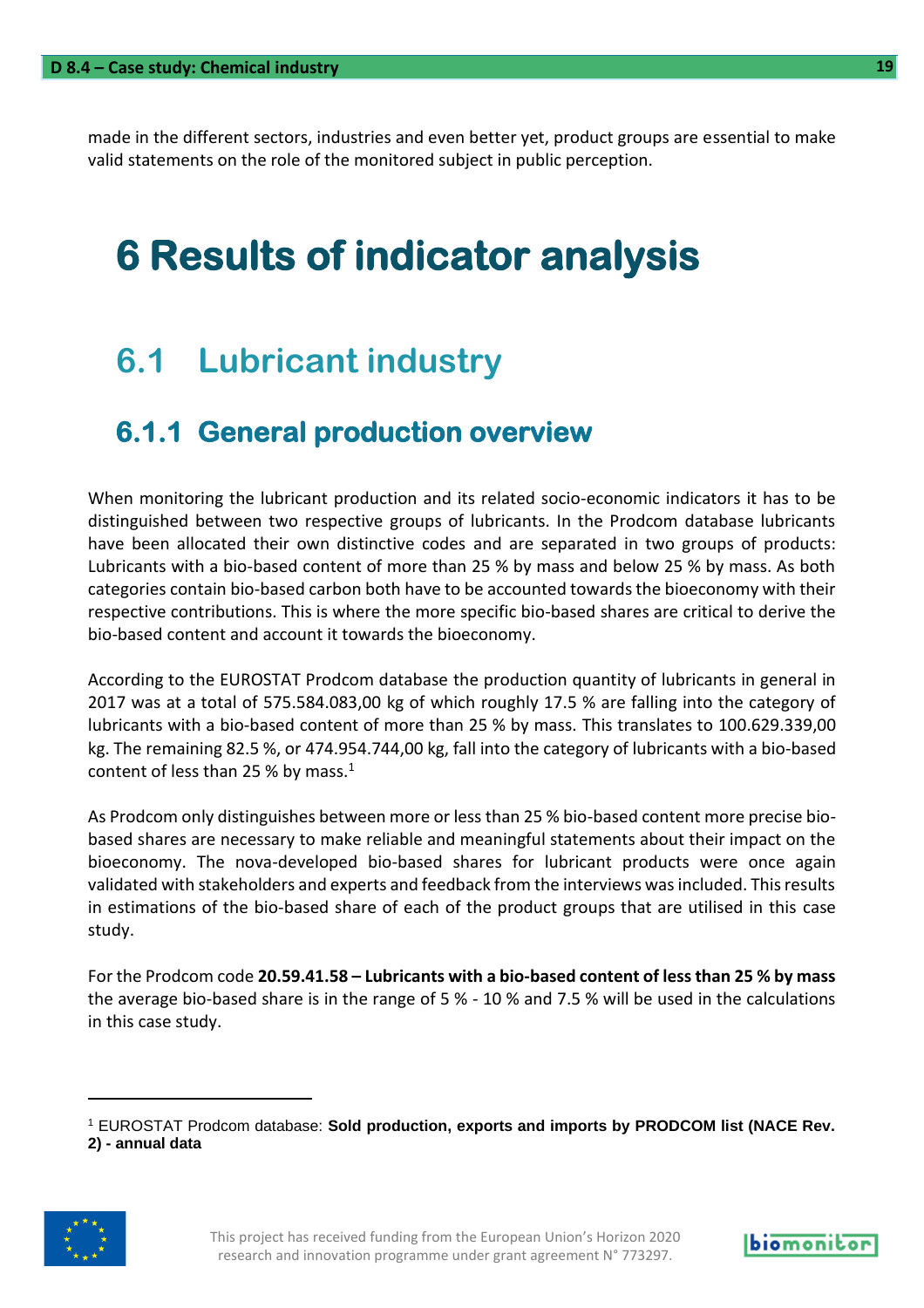For the Prodcom code **20.59.41.59 – Lubricants with a bio-based content of more than 25 % by mass** the average bio-based share is at 50 % which will subsequently be used in the calculations.

#### <span id="page-19-0"></span>**6.1.2 Application of the indicators**

When applying the methodology of the patents submitted indicator, the database of the European Patent Office provides various information on the patents, that have been submitted in the EU. Several filters have to be applied to access the relevant patent (numbers) of the lubricant industry. As key words the combination of "lubricant" and "bio" was applied to find the relevant patents. In 2017, 101 patents have been submitted to the Patent Office by EU countries that include the respective key words in its content. However, it is impossible to claim completeness of data with this methodology, as it is uncertain if all relevant patents are covered by this search filter.

Investments in research and development can either come from the public and the private sector and have to be monitored separately. In general, data on public sector investments in research and development is not available at a level that is required to make meaningful statements on investments in the chemical industry let alone in the lubricant industry.

Regarding private sector investments, an approximation can be made based on investment data in the chemical industry sector. Therefore, it is necessary to estimate the share of investments made in the lubricant sector of the overall investments in the chemical sector.

For this approach, we assume that the private sector investments into a product group are in relation to its share of turnover of the whole chemical sector. This share is expressed by the product coefficient mentioned in chapter 5.

The production value of lubricants in the EU makes up roughly 0.354 % of the whole chemical industry sector C20. This coefficient is then applied to the overall business expenditures in research and development in the chemical industry to derive the lubricant-related share. This leaves us with 0.354 % of the 7.534 billion EUR invested in lubricant research and development in 2017 which add up to 26.65 million EUR. Breaking these numbers further down into the bio-based shares would alter the meaningfulness of the indicator even more and we therefore do not recommend to apply the bio-based shares here. It is more or less impossible to tell, what percentage of these investments are linked to the bio-based content of lubricants.

The turnover of the lubricant industry can be directly taken from EUROSTAT's Prodcom database. To derive the relevant share for the bioeconomy, the bio-based shares have subsequently to be applied. This results in the following values for the two lubricant groups, respectively. The turnover of lubricants with less than 25 % bio-based content by mass was 1.003.877.741,00 € in 2017, which leaves us with 75.290.830,58 € when applying the actual average bio-based share of this product group which is estimated at 7.5 %.

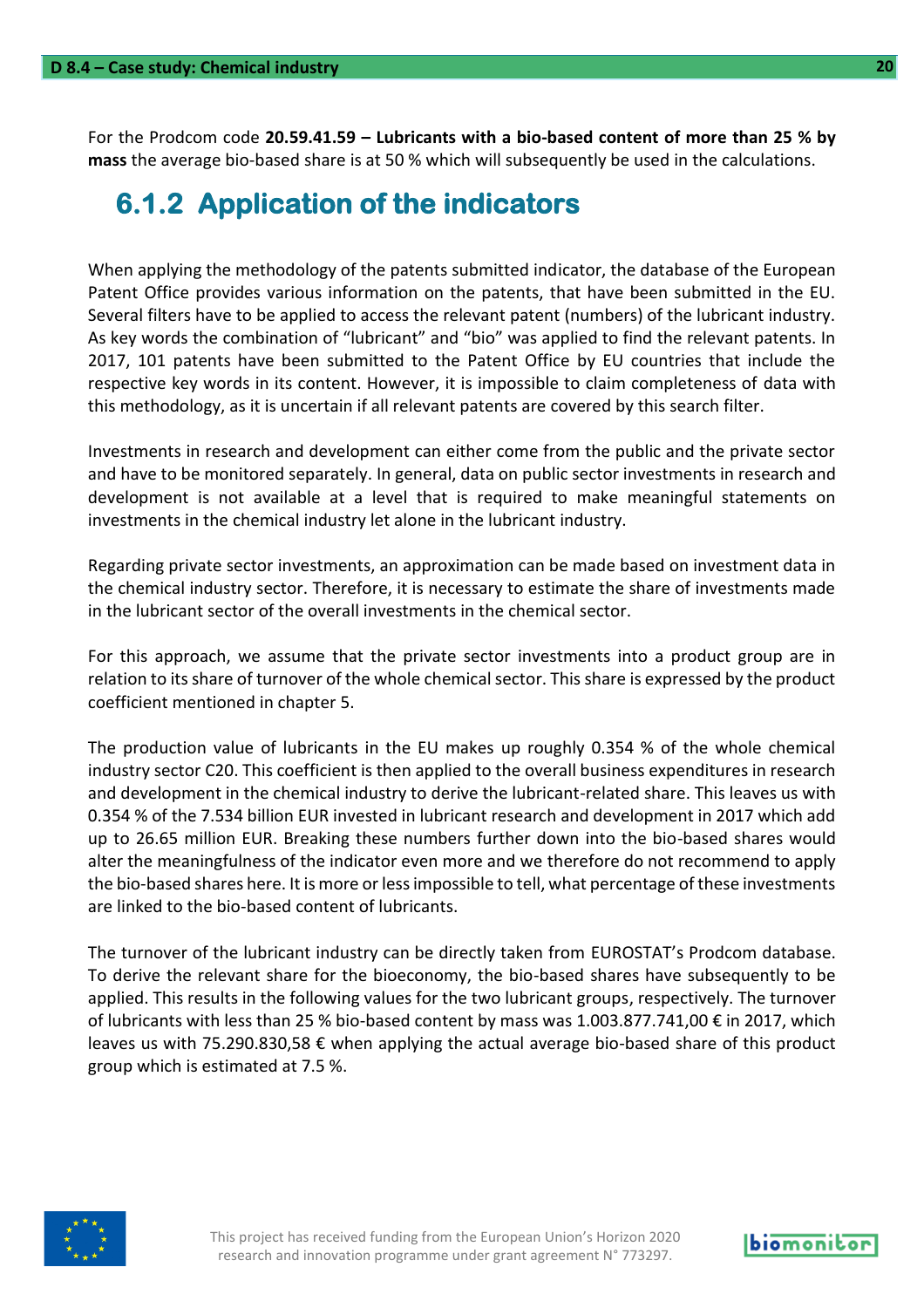

**D 8.4 – Case study: Chemical industry 21**

The same approach is then applied to lubricants with a bio-based content of more than 25 %, whose turnover in 2017 accumulated to 267.511.718,00 € and of which 50 % can be counted towards the bioeconomy. This results in 133.755.859,00 € bio-based turnover.

The value added at factor costs is taken from EUROSTAT structural business statistics<sup>2</sup> and shows a value of 16.352 billion EUR for the sector 20.59. The share of both lubricant groups of the whole 20.59 group is then calculated as the coefficient for deriving their value-added estimates. Lubricants with a bio-based content of less than 25 % make up roughly 1.9 % of the total 20.59 group whereas lubricants with a bio-based content of more than 25 % account for 0.5 % of the same group. These coefficients combined with the value added for 20.59 and subsequently multiplied with the average bio-based shares of both lubricant groups then result in 23.3 million EUR value added by lubricants with less than 25 % bio-based content and 40.881 million EUR value added for lubricants with more than 25 % bio-based content respectively.

The share of SMEs and large enterprises in the lubricant sector has been addressed quite unanimously in the interviews which is tremendously helpful given that EUROSTAT does not report data on a more disaggregated level than 20.5. Deriving data from this level of disaggregation on a product level would not yield in meaningful and usable indicators. However, the information we collected from the interviews shows, that the lion's share of turnover is generated by only a small group of large enterprises while a large number of SMEs generate the remaining turnover. It is estimated that for every large enterprise in the lubricant industry there are at least three SMEs leaving us with a share of 25 % of large enterprises and 75 % of SMEs in the lubricating industry.

In terms of bio-materials, that replace non-renewable resources the conversion rate of fossil oil to lubricants is somewhere in the range of 0.6 to 0.8 meaning for one kilogram of lubricant formulation 0.6 to 0.8 litres of fossil resources are required. To show, how much fossil resources are replaced by renewable resources, the renewable quantity of production has to be calculated and multiplied by this factor.

The production quantity in kilogram in 2017 are reported by EUROSTAT Prodcom at 474.95 million kilograms for lubricants with a bio-based content of less than 25 % which results in 35.62 million kilograms when the bio-based share is applied.

<sup>2</sup> EUROSTAT – Structural business statistics: Annual detailed enterprise statistics for industry (NACE Rev. 2, B-E)

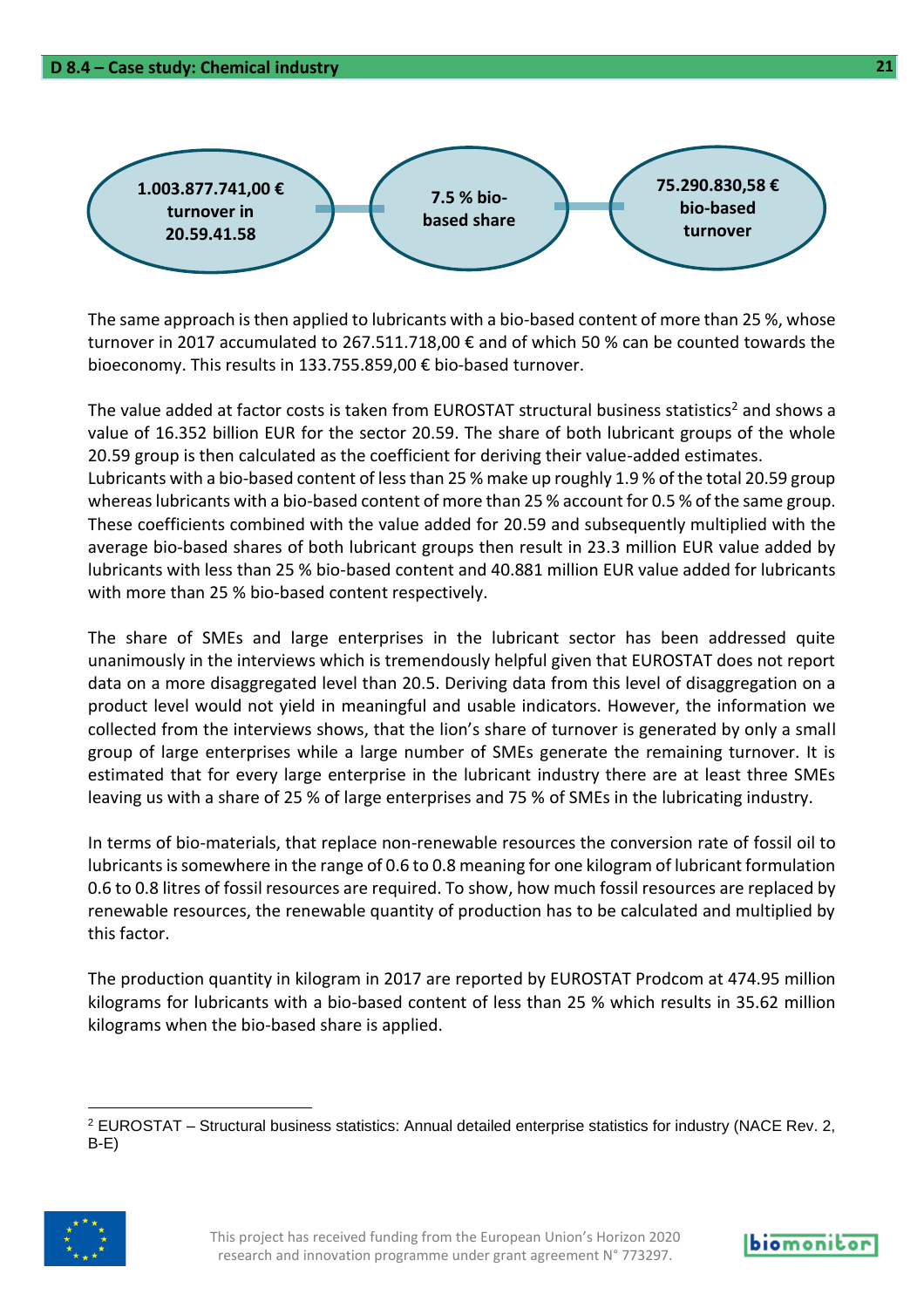The production quantity in kilogram in 2017 for lubricants with a bio-based content of more than 25 % is reported at 100.63 million kilograms which results in 50.31 million kilograms when the biobased share is applied.

When these bio-based quantities are now multiplied with the conversion rate of fossil resources into lubricants, the results show what amount of fossil resources is replaced exactly. Applying a conversion rate of 0.7 in the first case this results in 24.93 million kilograms of replaced fossil resources. In the second case respectively, this results in 35.22 million kilograms of replaced fossil resources.

To derive the terms of trade of the European lubricant industry the import and export values as well as quantities are required. By dividing the export value by the export value, the average export price results. The same approach is used for imports respectively. To express the terms of trade of a region and a production sector, we have to see the export and import prices in relation to each other. For both lubricant groups the terms of trade turned out to be negative, meaning that the import prices are respectively higher than the export prices.

The first case of lubricants having a bio-based content of less than 25 % shows the following.

Export price:

$$
\frac{995.946.710 \text{ EUR}}{284.126.400 \text{ kilograms}} = 3.50
$$

Import price:

$$
\frac{130.727.120 \text{ EUR}}{28.647.700 \text{ kilograms}} = 4.56
$$

The second case of lubricants having a bio-based content of more than 25 % shows the following:

Export price:

30.486.420  $\frac{6.944.200 \text{ kilograms}}{6.944.200 \text{ kilograms}} = 4.39$ 

Import price:

3.686.960  $\frac{100.700 \text{ kilograms}}{100.700 \text{ kilograms}} = 6.82$ 

The employment numbers are reported in the EUROSTAT structural business statistics on the same level as value added data, that is a 4-digit NACE code level at 20.59. Therefore, the same approach is used to derive the data for the lubricant industry.



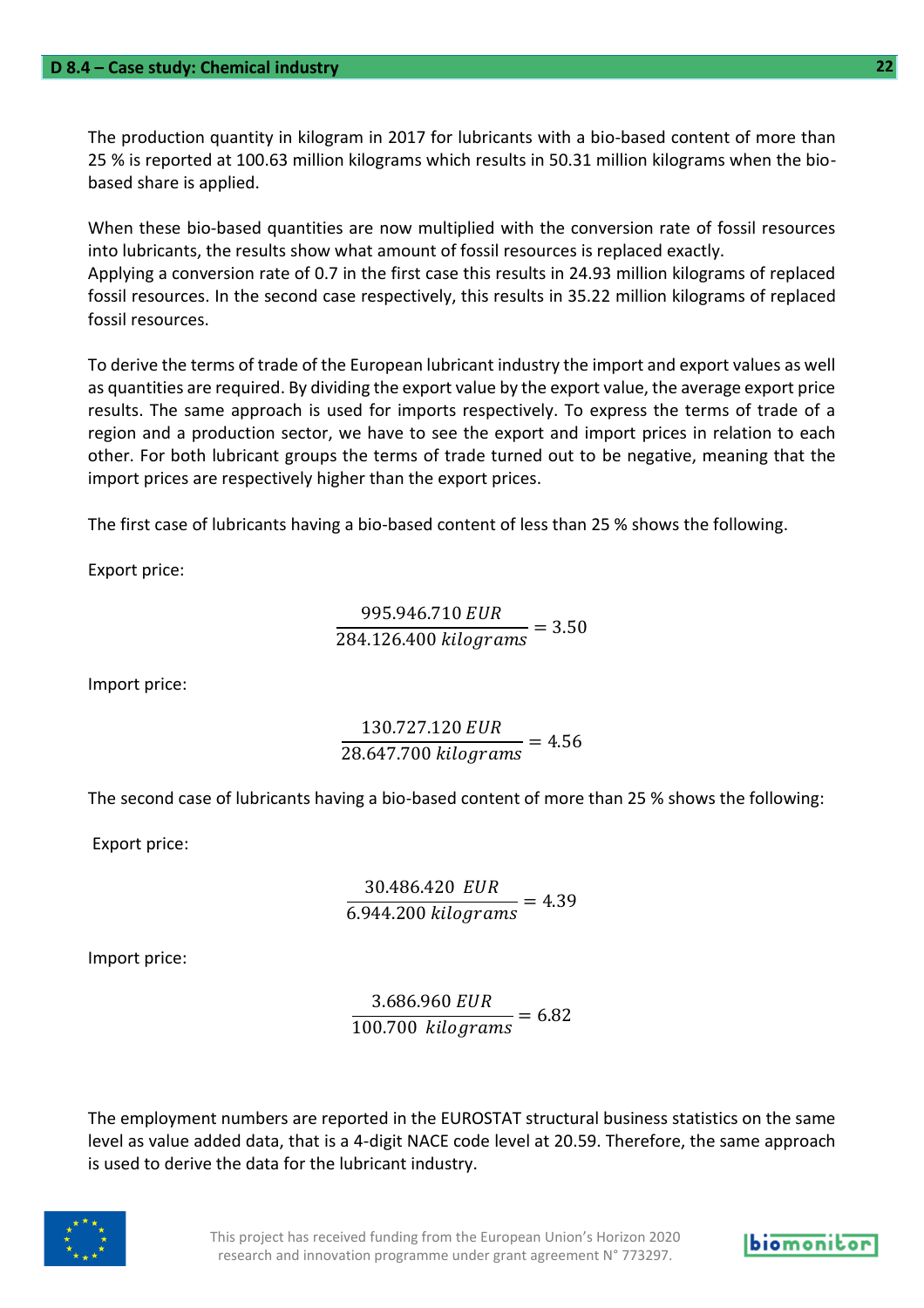The whole sector of 20.59 has reportedly 127.614 persons in full-time equivalents employed. Applying the respective coefficients for both lubricant codes, that have been calculated at 1.9 % for lubricants with a bio-based content of less than 25 % and 0.5 % for lubricants above, this leaves us with 2424 FTEs for lubricants below 25% and 638 FTEs above 25 %.

To derive the employment solely for the bio-based part of the lubricant industry the bio-based shares need to be applied respectively. This results in roughly 501 FTEs that can be counted towards the bio-based part of the lubricant industry.

#### <span id="page-22-0"></span>**6.1.3 Findings of the analysis**

Even though the lubricant sector is overall considered to have a good data availability performing the analysis of the different indicators in this sector showed how crucial solid and reliable data sets are to achieve meaningful results. The more estimations and vague derivations have to be performed in order to achieve a result, the less well-founded the results usually are. This applies to this case study in various aspects. While the well-established databases in some cases provided excellent data that can be applied directly to the indicators and do not need significant amounts of alteration, there is also a lot of data in the databases lacking necessary detail. Especially the levels of disaggregation often pose barriers and challenges to the successful calculation of the indicators. To overcome these disaggregation differences often estimations and derivations are required which alter the outcome of the indicator application significantly. When working on a scientific level, these inaccuracies are not desired and need to be addressed critically. On the other hand, often times these estimations and derivations are the best practice available and, when distributed with respective annotations regarding the data challenges, these indicators can still be very meaningful and valuable for a general monitoring of the bioeconomy.

#### <span id="page-22-1"></span>**6.1.4 Expert feedback on procedure and derivations**

The feedback we received from experts on the different methodologies and approaches to measure the bioeconomic parts of the lubricant industry was overall very fruitful and helped us to see the challenges the different indicators pose from a different point of view. Often times the approaches of the indicators are very data-driven and run the risk of losing touch to the actual complexity of the aspect the indicator aims to express. Some of the derivations and estimates that have been made in order to achieve a data set that can be applied to the indicators have been seen critically by the industry. Assumptions made for the chemical sector as a whole do not always translate fully to the lubricant sector and vice versa. Overall, the experts interviewed were aware of the data availability problems and understood the efforts to overcome these in other ways but warned that often the validity of the indicators is not given on a high enough level when too many estimations within the data set are being made.



This project has received funding from the European Union's Horizon 2020 research and innovation programme under grant agreement N° 773297.

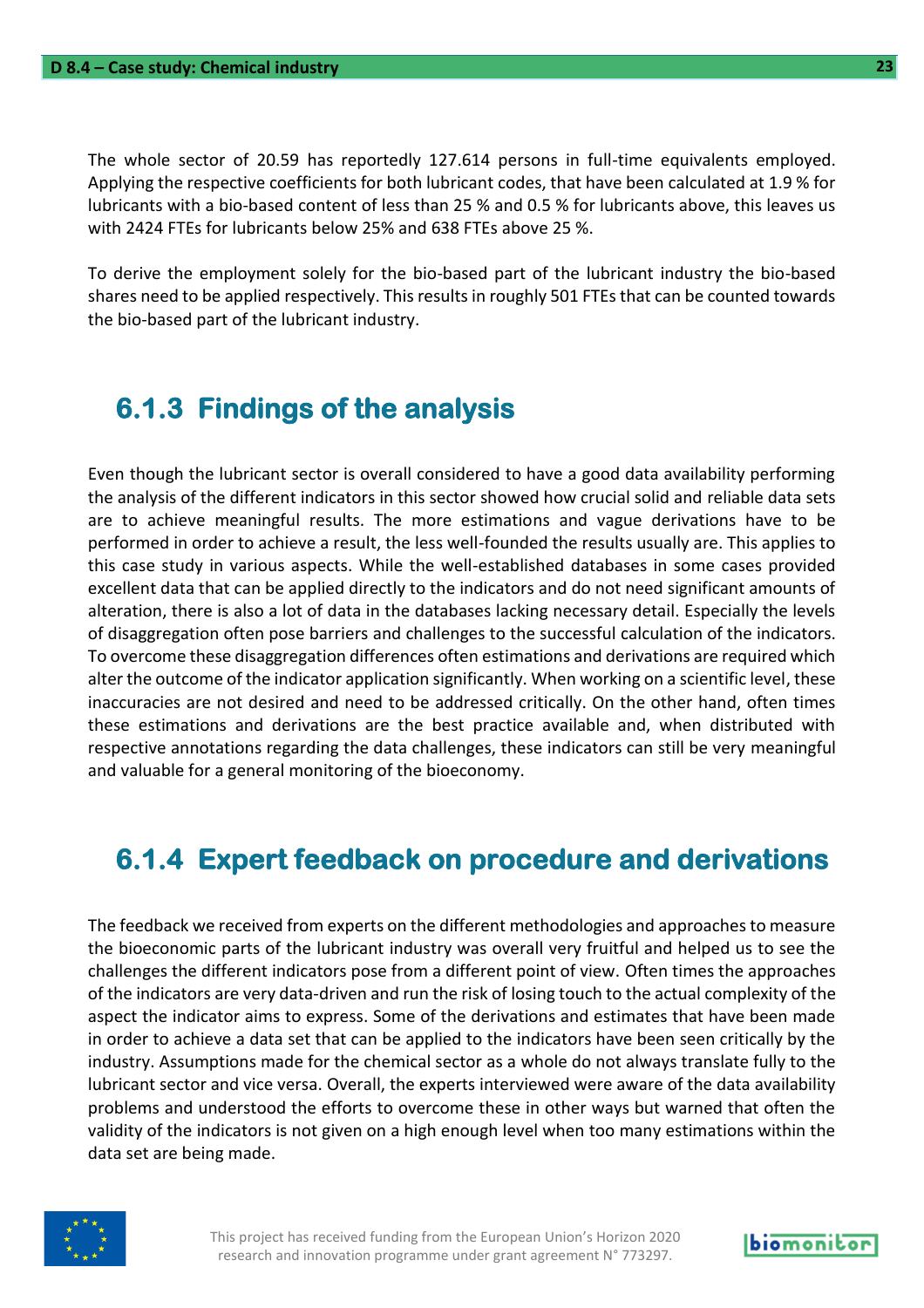### <span id="page-23-0"></span>**6.2 PHA industry**

#### <span id="page-23-1"></span>**6.2.1 General production overview**

The Polyhydroxyalkanoate market is fairly small, given its status as an emerging technology. As the interest in PHA technology increases and the market grows, new companies emerge and start developing production facilities and processes to meet this demand. Pilot plants and small-scaled demonstration plants are the first step on the road to industrial-scale chemical production.

Given the innovative nature of PHA technology the vast majority of PHA production facilities can be described as being in the demonstration stage or as pilot plants. Overall, even globally the current production volume of PHA is almost minuscule compared to other plastics or products in the chemical sector. Solid statistical data on PHA production volumes are not available as of right now as many companies in the field are not reporting numbers so far for various reasons. Therefore, PHA production can only be expressed in the overall production capacity of the existing plants.

In 2017, the year of observation in this case study and simultaneously the latest year of data available in many of the utilised data sources, the global production capacity of PHA was at a grand total of just over 5000 tonnes. Of these 5000 tonnes only 10 tonnes of production capacity can be attributed to the EU–28. However, the PHA production capacity is expected to increase significantly in the foreseeable future. A trend, which can already be observed in the years following 2017. The global production capacity of PHAs in 2020 is roughly six times the size of 2017's production capacity at more than 31000 tonnes. Not only globally, but also in Europe, the production capacity increased. In 2020 Europe's capacity comprised of 2005 tonnes which depicts a considerable increase compared to the 10 tonnes in 2017 but can still be considered minuscule.<sup>3</sup>

Data exceeding these of production capacities in the given timeline between 2011 and 2020 are hard to come by. In our interview with GO!PHA it became clear that the current demand for PHAs is greater than the overall production capacity. This is leaving us with the justified conclusion, that the production capacity is fully exploited by the market and therefore equals the supply.

The total supply multiplied with the estimated market prices of PHAs yields an estimation of the overall market volume in monetary units. PHA polymer prices are currently in the range of  $3 \notin$  to 7,50 € per kilogram and expected to drop significantly once production is successfully scaled up to industrial standards, according to expert information.

Subsequently, the production value of Europe's PHA industry in 2020 is somewhere in the range of 6 million  $\epsilon$  to 15 million  $\epsilon$  considering the above-mentioned market prices and production quantities.

One reason for the lack of enthusiasm when it comes to PHA production in the EU is the highly uncertain regulatory framework. The current EU legislation efforts do not particularly encourage

<sup>3</sup> Skoczinski et al.; Bio-based Building Blocks and Polymers – Global Capacities, Production and Trends 2020 – 2025 (2021)



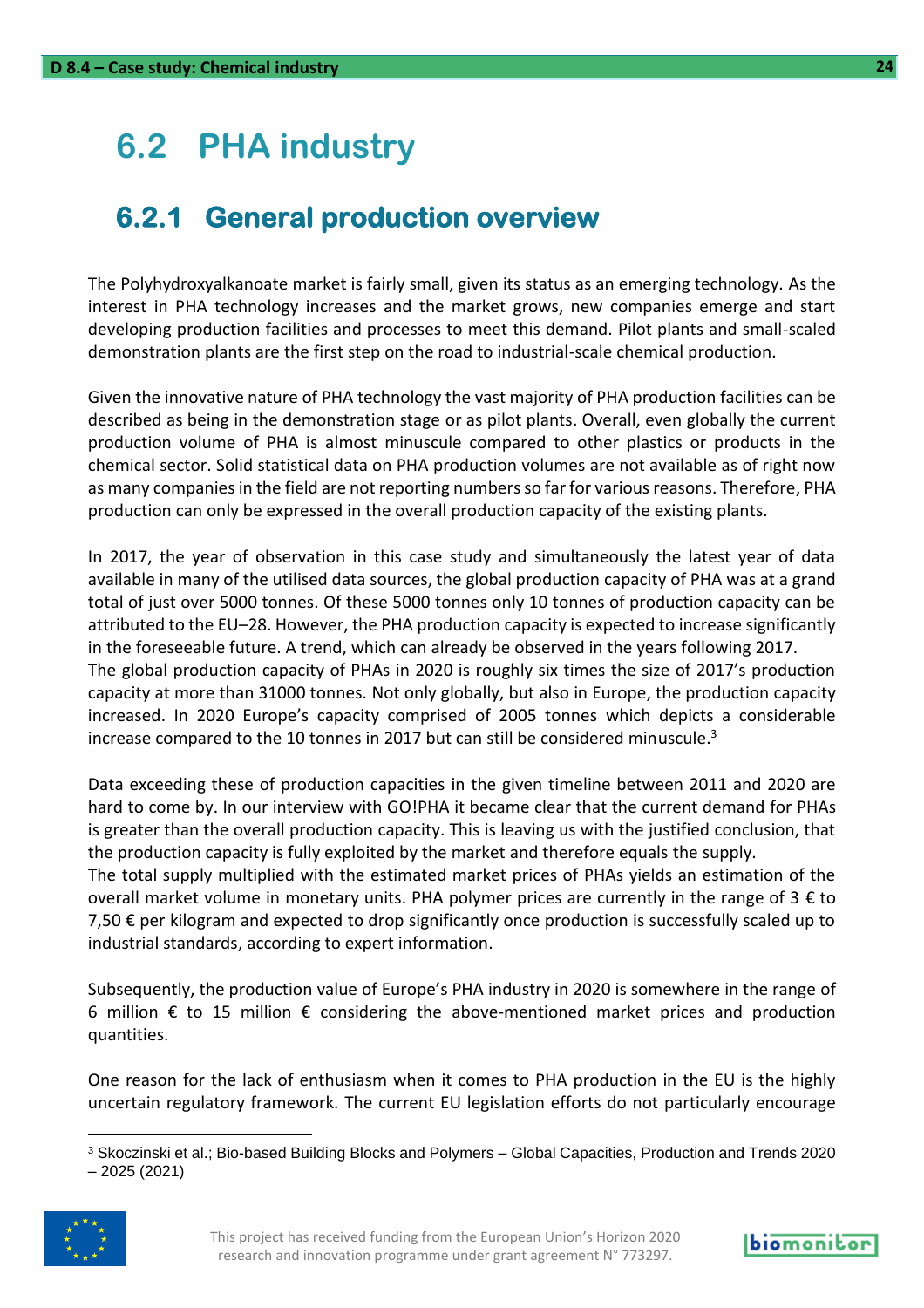the use of PHAs and hence, curb the investments and further developments into this technology. The latest interpretation of the Single Use Plastics Directive classifies PHA as an unnatural polymer which would make it fall into the scope of the directive and restrict its use heavily in the EU. Therefore, scaling up the production has been targeted quite hesitant so far.

#### <span id="page-24-0"></span>**6.2.2 Application of the indicators and findings**

A product with a market as small PHAs and in a stage of development as early as PHAs are currently in lacks most of the required data to successfully and meaningfully apply any socio-economic indicators. In this early stage of technological and market development, there is great competitiveness between the different companies which requires a high level of confidentiality. The best practice to gather market data is to interview experts and stakeholders, which yields in valuable exchange of information but is far from being the best option when it comes to monitoring mechanisms.

Also, universal assumptions suitable for well-implemented and scaled up industries and partly utilised during the application of the indicators to the lubricant industry cannot simply be used likewise for an industry as novel and unique as PHAs.

Hence, most indicators examined in this case study are not feasible to be calculated for PHAs as of today. This clearly shows the barriers and challenges one has to overcome for the successful monitoring of hybrid sectors in the bioeconomy.

However, some statements regarding the indicators in this case study can be made based on information gathered by interviews and literature.

The lion's share of production is currently not happening in the EU and will also not happen in the EU in the foreseeable future.

While outside of Europe the companies are slowly moving from the early stages of development, the so-called embryonic stage, to an early growth stage, the European based companies are still going to be operating on the embryonic stage for a while.

This embryonic stage is characterised by high investment costs and opposed by little to no profits which makes it impossible to derive the actual investments in research and development from any annual turnover or profit data as attempted in the case of lubricants. Based on announcements from the respective stakeholders it is assumed that globally there will be investments in PHA technology and production in the amount of about 500 million USD in the next years.<sup>1</sup> However, what share of these investments will happen in Europe cannot be estimated.

The few companies currently operating in Europe are heavily dependent on private and public investments in order to stay in business. This leads us to the conclusion, that European PHA producers can all be classified as SMEs and hence, result in a share of 100 % SMEs in this sector.

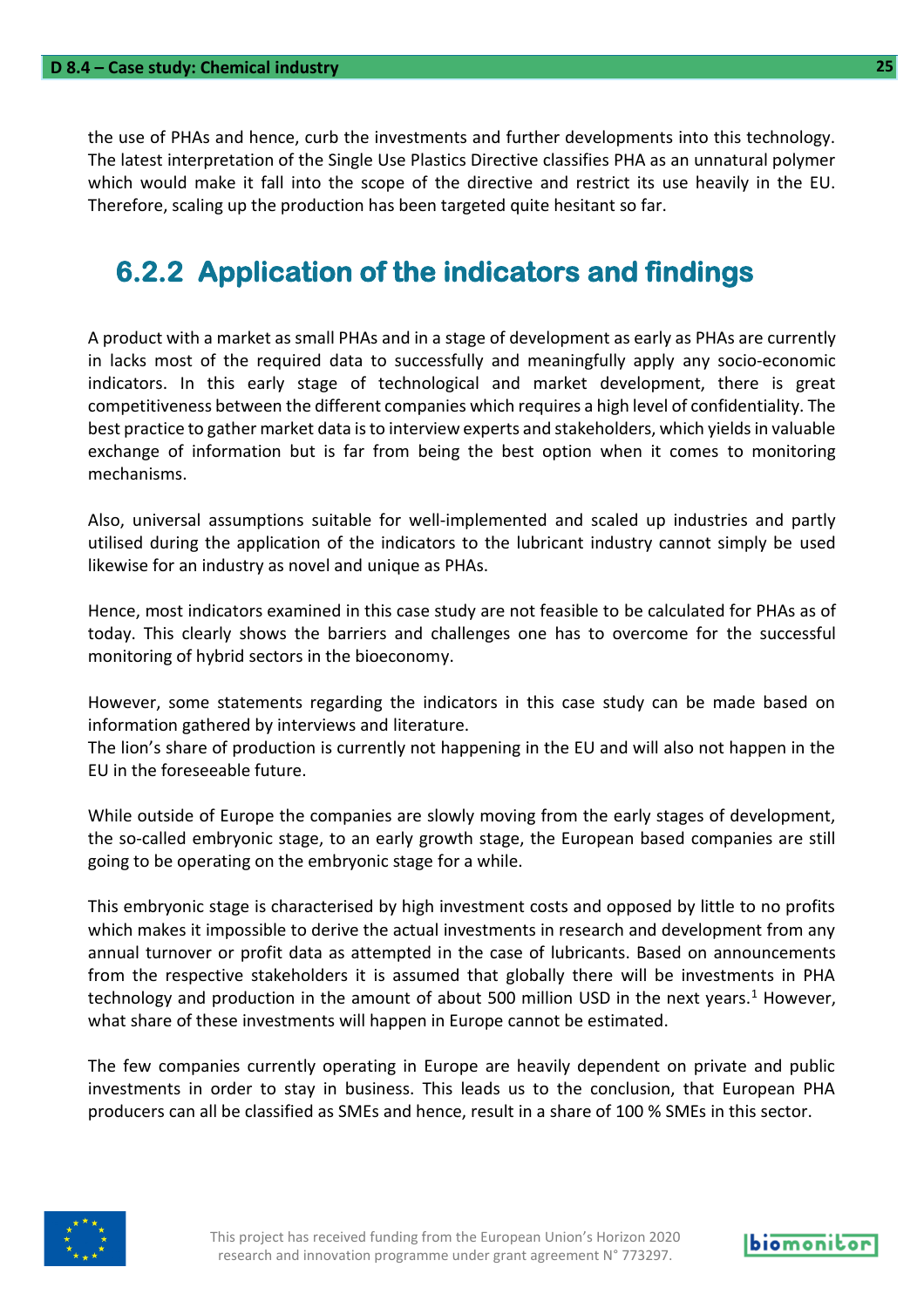In terms of bio-material, that replaces non-renewable resources, a calculation as described in chapter 5.1 can be executed. It is assumed that the average conversion rate from oil to plastics is 0.78  $1/kg.<sup>4</sup>$ 

Taking into account the production data for 2020 and that PHAs are fully bio-based, roughly 1560 litres of oil were replaced by bio-materials.



Another methodological approach from the fact sheets, that can be applied for PHA is that of the patents submitted to the European Patent Office. However, the proposed approach has its weaknesses as well.

To access data from the patent database the search engine has to work with key words to filter the patents according to the sector of interest. There is no guarantee, that the key words entered in the database are covering all of the relevant patents for a sector.

However, when selecting the EU countries, the year 2017, and searching for the keyword 'polyhydroxyalkanoate,' the database finds 74 results. Therefore, 74 patents on PHAs have been submitted to the European patent office in 2017. Applying the same filters and changing the year to 2020 the database finds 34 results resulting in 34 PHA-related patents in 2020.<sup>5</sup>

Following the methodological approach of the turnover indicator an overall turnover in the range of 6 million € to 15 million € for 2020 can be assumed depending on the actual market prices that had been achieved. This turnover can fully be attributed to the bioeconomy, as PHAs are considered fully bio-based.

#### <span id="page-25-0"></span>**6.2.3 Expert feedback on procedure and derivations**

As indicated before, the most reliable and meaningful sources for data on PHA production are interviews with experts and stakeholders. Most of the data used for the derivation and calculation of the indicators for PHA production in this case study originates directly from interviews with experts. Other information found in literature and by desktop research was validated with experts

<sup>5</sup> European Patent Office – Espacenet patent database





<sup>4</sup> F. ENGELBEEN, Plastics Environnemental Aspects. (http://ces.iisc.ernet.in/hpg/envis/plasdoc612.html)

This project has received funding from the European Union's Horizon 2020 research and innovation programme under grant agreement N° 773297.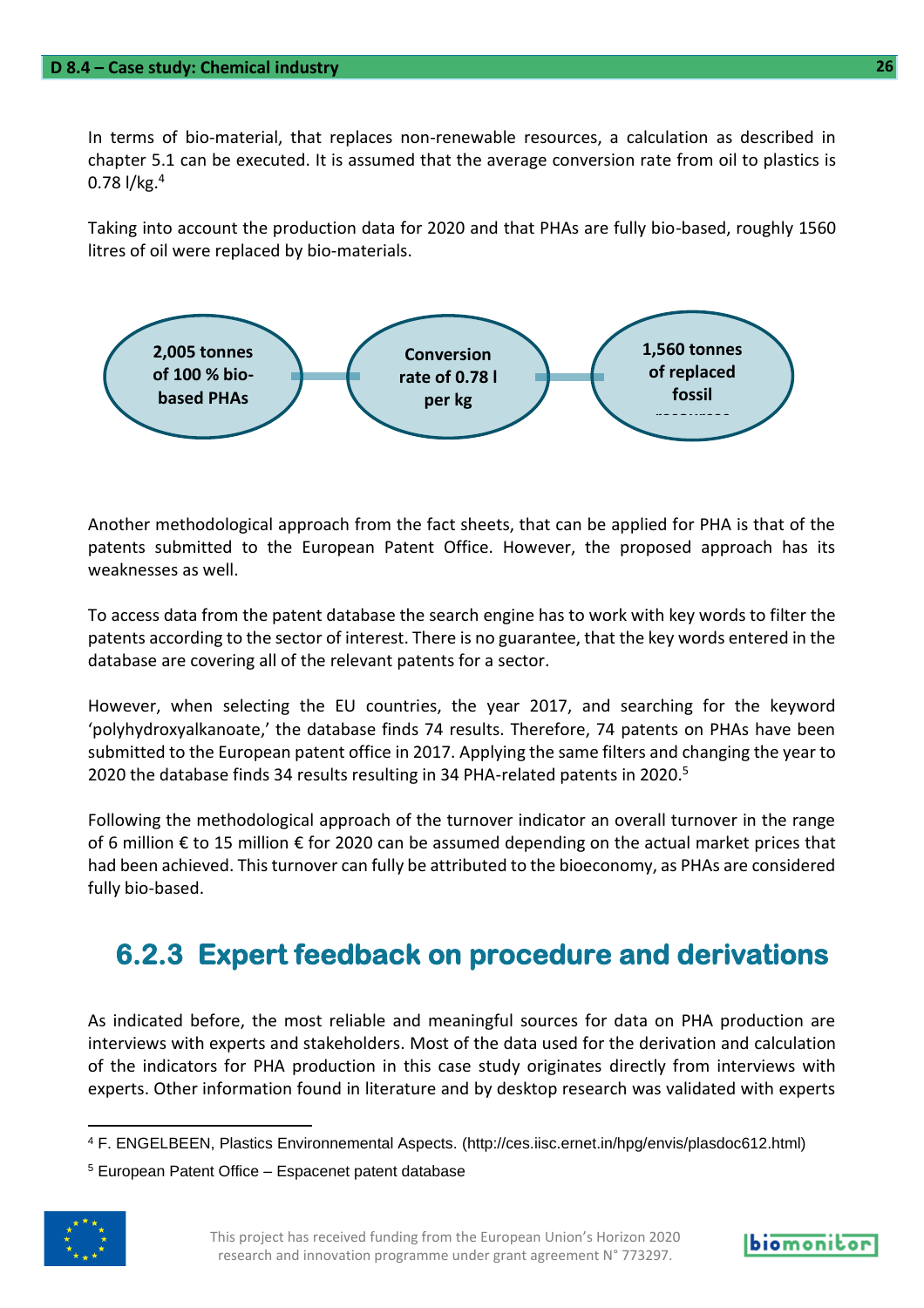and the general feedback was similar to our findings. Data availability for PHA production is expectedly poor and not going to improve as long as production and technology developments remain on the stage they are in at the moment. This applies especially to Europe, where the future of the PHA market is heavily dependent on the interpretation and enforcement of the Single Use Plastics Directive starting in July 2021. Only once production is scaled up to industrial levels PHAs are able to compete with alternative materials and significantly take part in the chemical industry of the EU. This is also when more reliable and useful data should become available as competitiveness and the associated confidentiality decrease.

As PHAs are not one single material but a whole group of polymers, the feedback we received on monitoring and tracking socio-economic developments in the sector is to not focus on PHAs as a whole but to look at the different relevant polymers the group of PHAs consists of. It was proposed to focus on the three most promising polymers from the PHA group, namely PHBH, PHBV, and P3HB4HB.